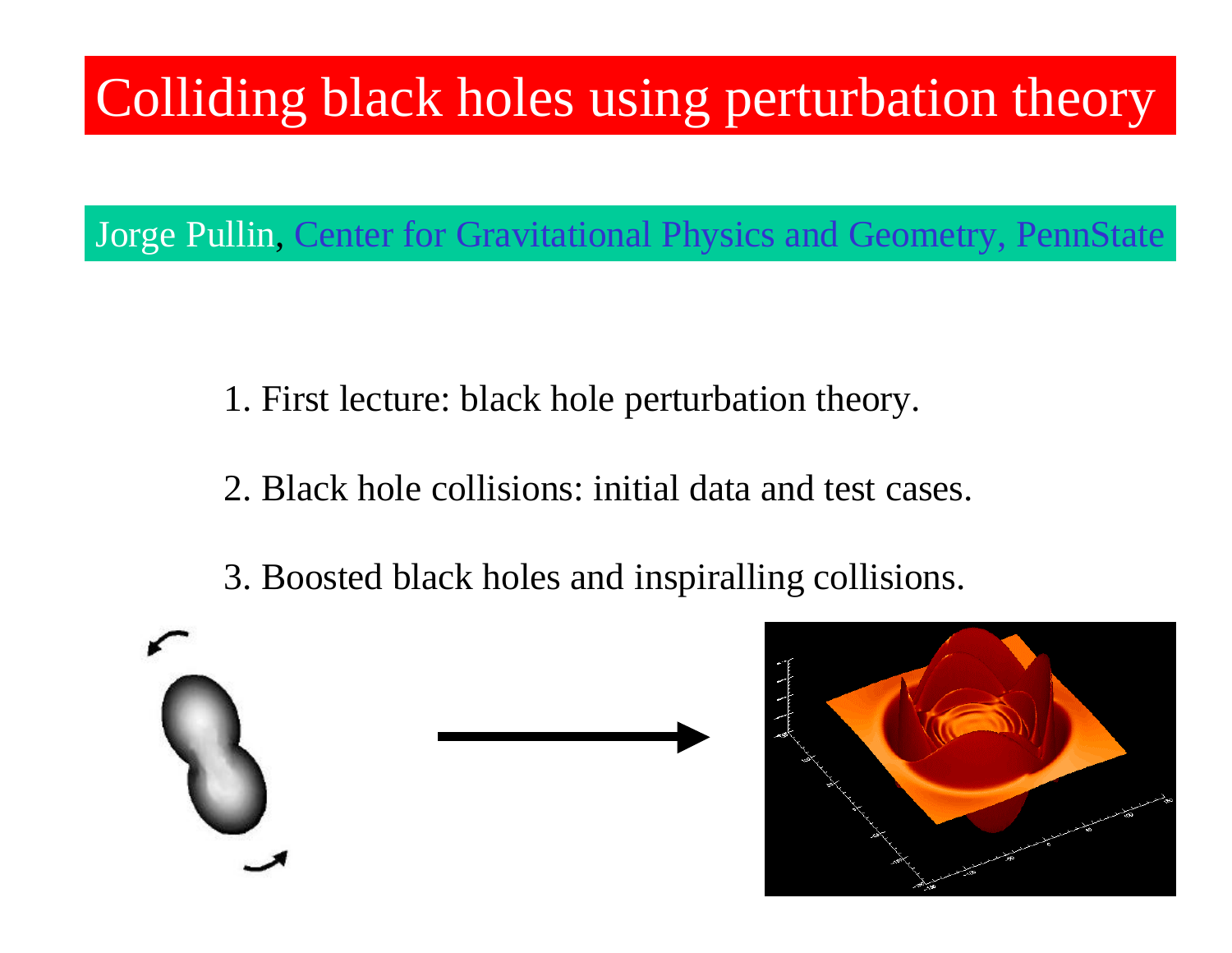Motivation: the final stages of black hole collisions are well approximated by a single distorted black hole that "rings down" into equilibrium.

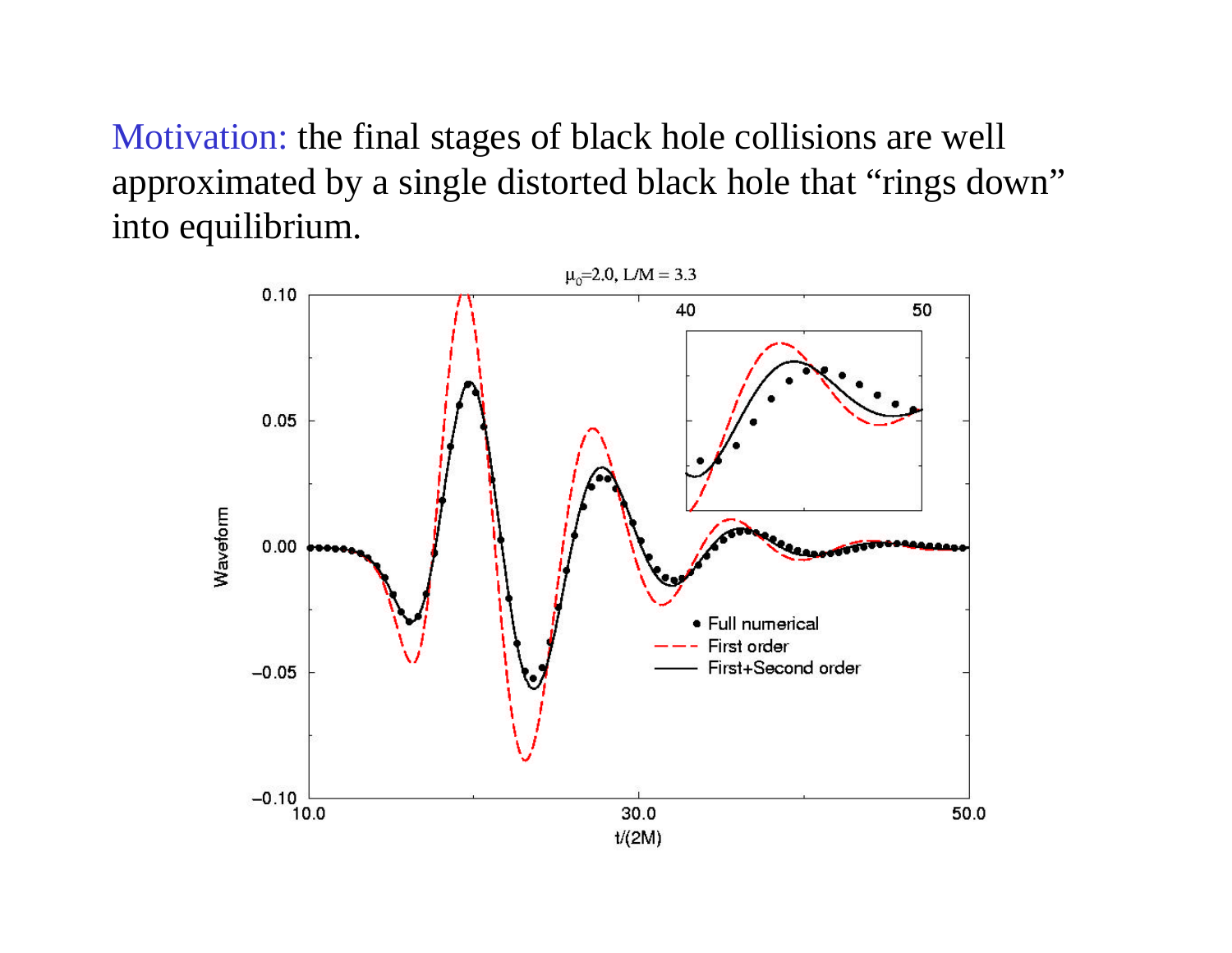# Plan of first lecture:

- Perturbation theory, gauges.
- The Zerilli and Regge-Wheeler equations.
- The integration of these equations.
- Perturbations of rotating black holes.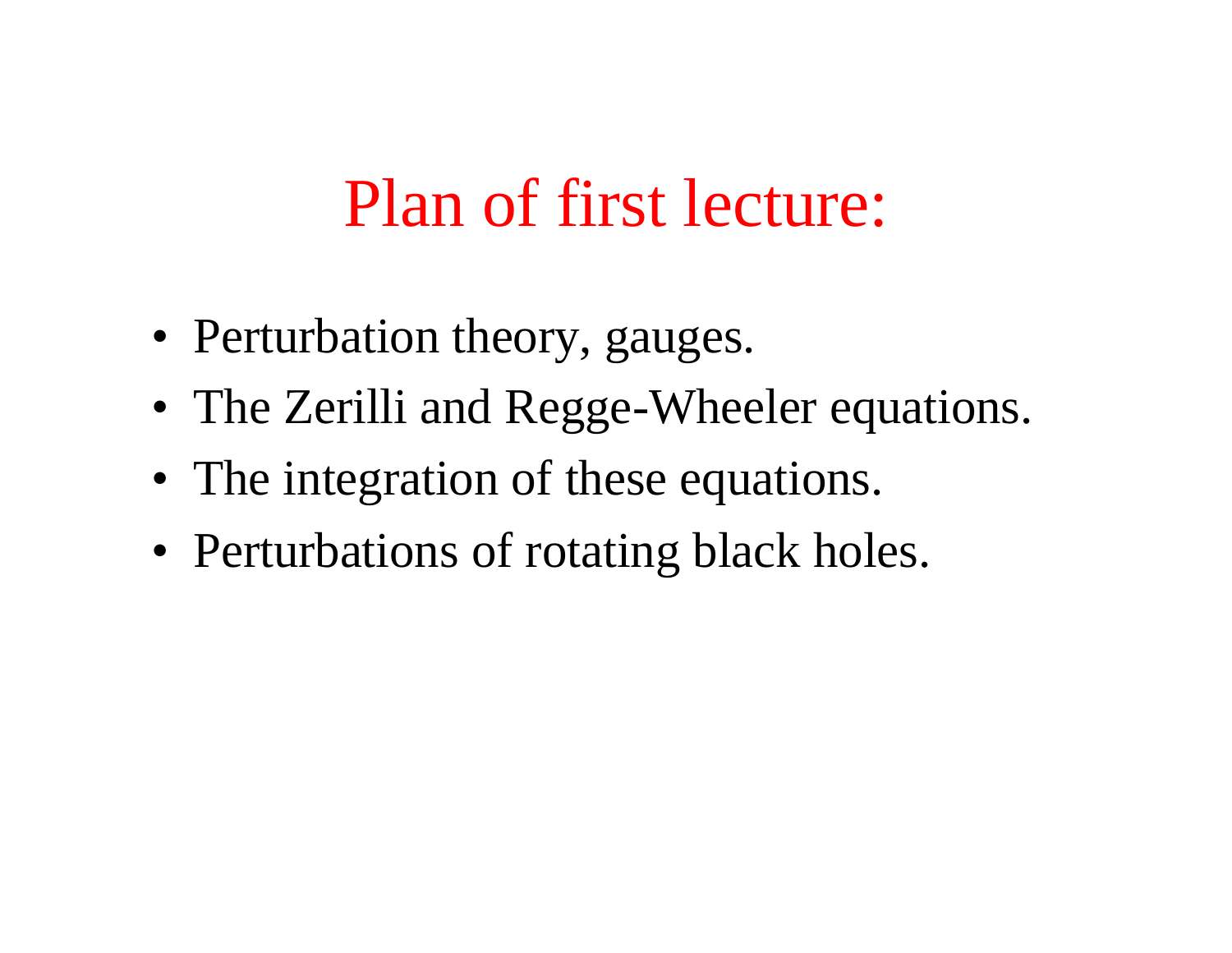Plan for today: to describe the framework for doing black hole perturbation theory. We will start with perturbations of Schwarzschild black holes and then consider the Kerr case.

There are many frameworks for doing perturbation theory, I will refer to the two most popular ones: the first one is based on direct examination of the Einstein equations and leads to the so called Zerilli-Regge-Wheeler equations. The second formalism is based on the Newman-Penrose formulation of GR and leads to the Teukolsky equation (for rotating holes) or the Bardeen-Press equation for the non-rotating case.

Both frameworks have pros and cons. The ZRW quantities are first order in the time derivatives of the metric. The Teukolsky function is second order. The latter however, has a better physical motivation: it is a component of the Weyl spinor in a given null tetrad; moreover it can be generalized to rotating holes.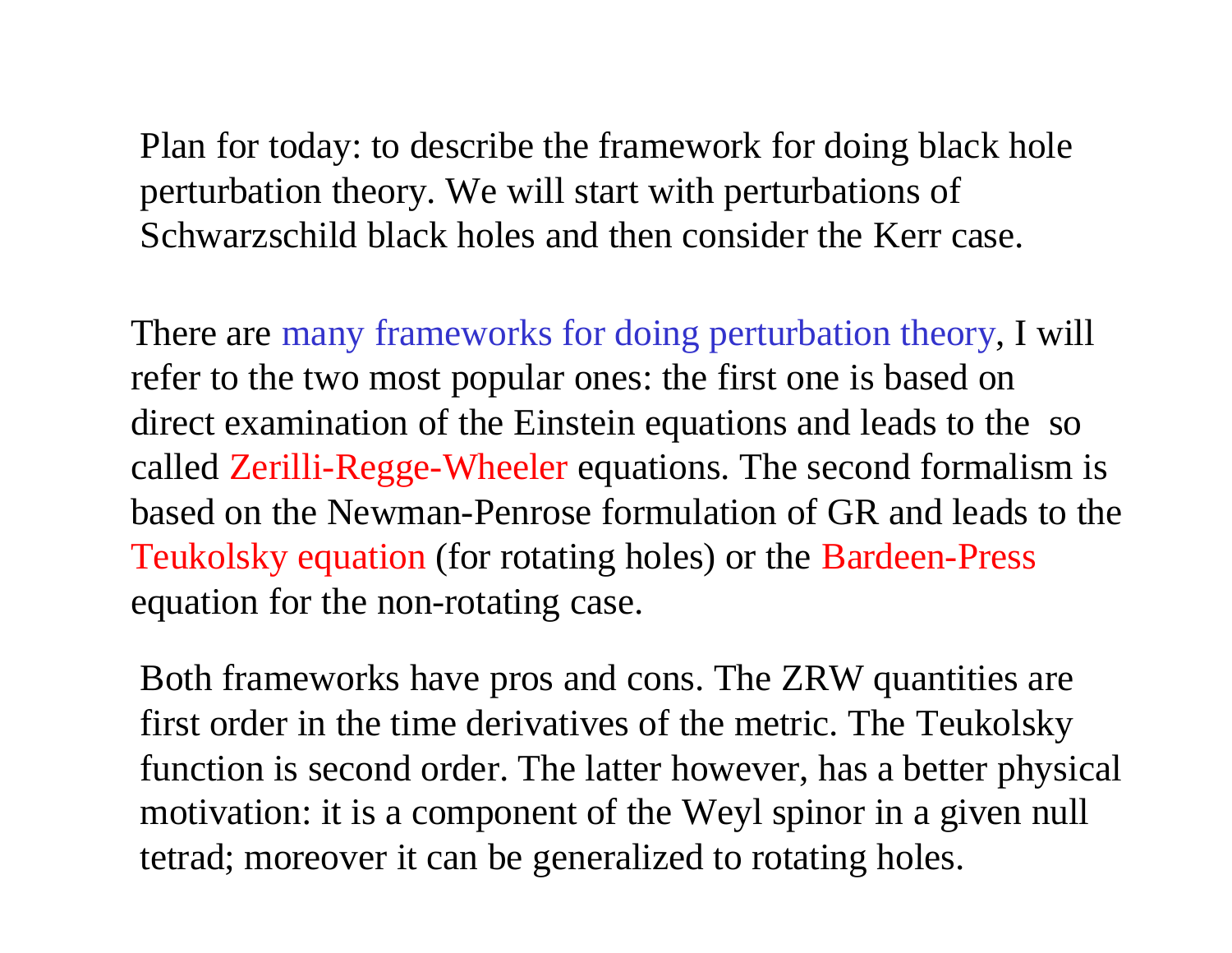#### Perturbations, the idea:

Give yourselves a one-parameter family of metrics, that are "nearby" a given exact metric  $g^{(0)}$ 

$$
g_{\mu\nu} = g_{\mu\nu}^{(0)} + \varepsilon g_{\mu\nu}^{(1)} + \varepsilon^{2} g_{\mu\nu}^{(2)} + ...
$$

Substitute in the Einstein equations  $R_{\mu\nu} = 0$ 

And keep terms order by order in epsilon.

Generically, this sounds pretty much like the way one proceeds any time one studies a problem in perturbation theory in physics.

However, in general relativity there is an added complication: the issue of gauge. That is, how do I know that I am perturbing "the geometry" as opposed to "the metric" (that is, making just a coordinate transformation)?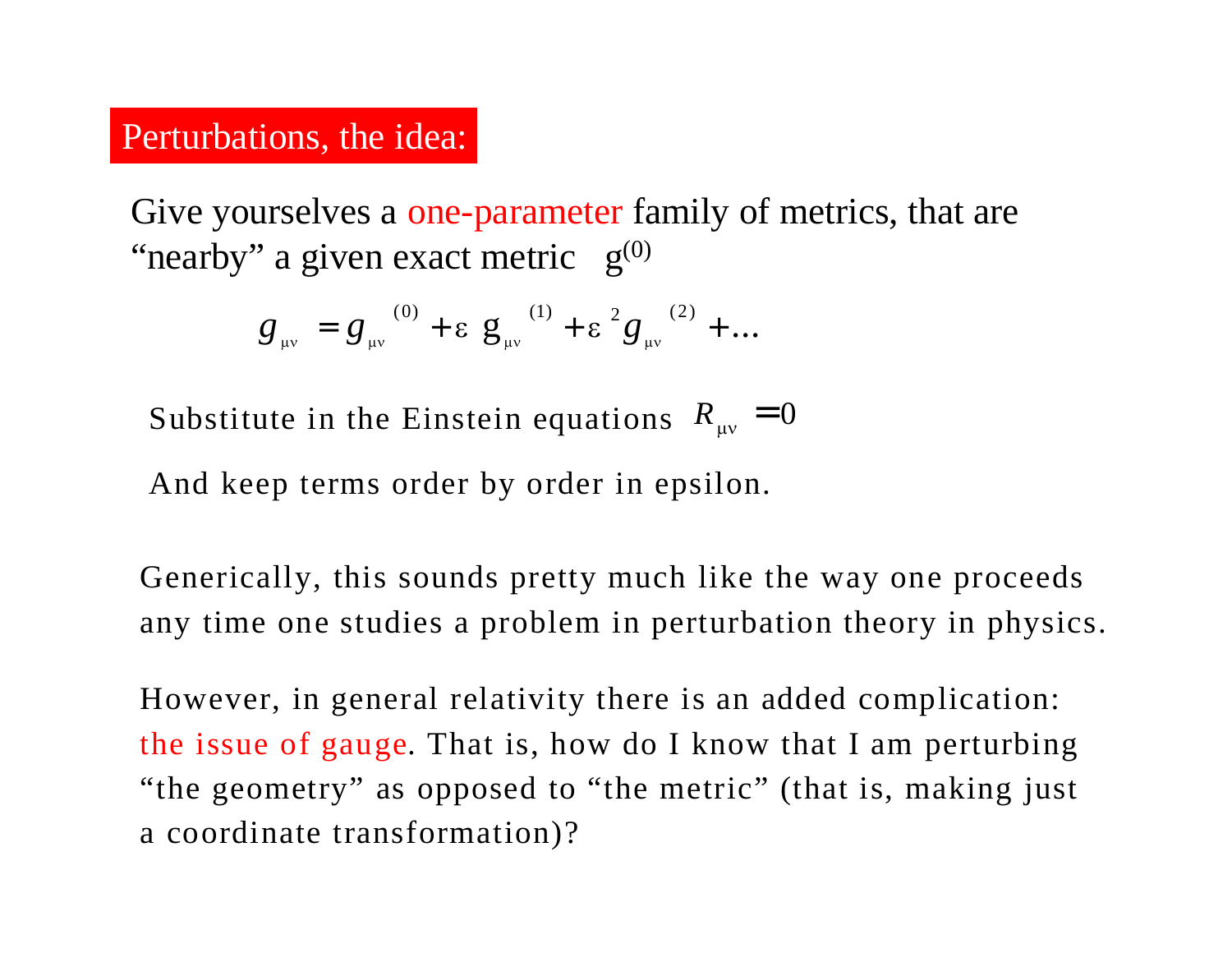#### The issue of gauge:

If one is to confuse coordinate transformations with small perturbations the coordinate transformations must be "small",  $x^{\mu} = x^{\mu} + \varepsilon^{\mu}$ 

It is well known (exercise) that up to first order, an infinitesimal coordinate transformation translates itself, acting on a tensor, into a Lie derivative,

$$
g'_{\mu\nu}^{(1)} = g_{\mu\nu}^{(1)} + L g_{\mu\nu}^{(0)} = g_{\mu\nu}^{(1)} + \frac{\text{Looks like E\&M}}{\text{gauge transformation}}
$$
  
Notation :  $g_{\mu\nu}^{(1)}$  is usually called  $h_{\mu\nu}$ 

For higher orders in epsilon, the situation is less geometrical and more involved, see Bruni et. al. CQG 14, 2585 (1997); gr-qc/9609040.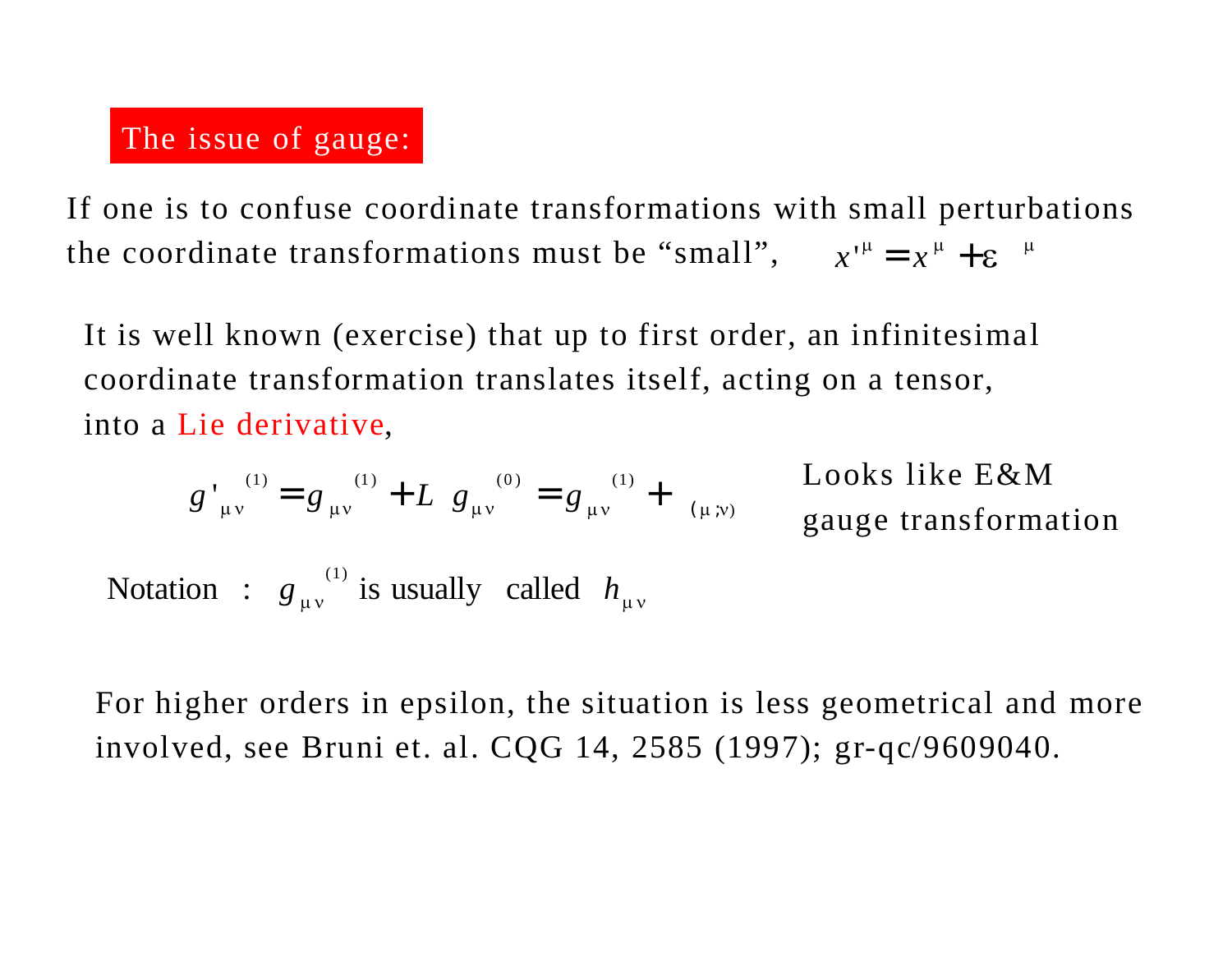To deal with this issue there are two approaches:

- a) Construct gauge invariant quantities. Moncrief, Ann. Phys. 88, 323 (1974)
- b) Worked in a fixed gauge.

Remarkably under-appreciated is the fact that these two approaches are essentially the same.

As long as one works in a (uniquely fixed) gauge, the quantities one is dealing with are gauge invariant, in the sense that one can translate them into any gauge one wants.

This is kind of obvious, but somehow it leads to interminable arguments...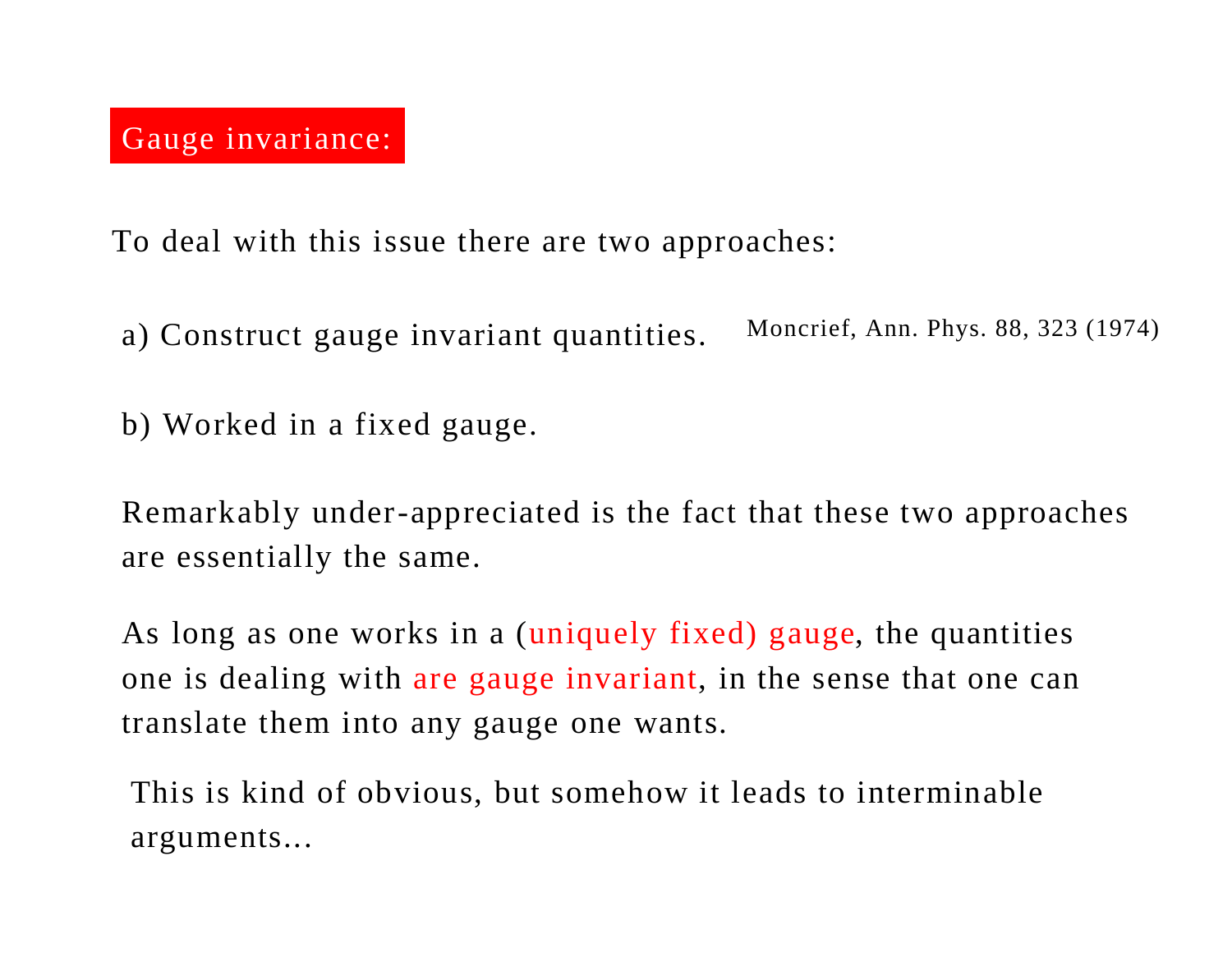#### The Regge-Wheeler notation and the Regge-Wheeler gauge:

(T. Regge, J.A. Wheeler, Phys. Rev. 108, 1063 (1957))

We are interested in considering perturbations in which the background spacetime is the Schwarzschild metric. It therefore makes sense to expand the perturbations in spherical (tensor) harmonics.

Under rotations in the theta-phi sphere,  $h_{tt}$ ,  $h_{tr}$ ,  $h_{rr}$  behave like scalars.  $(h_t; h_t)$  and  $(h_r; h_t)$  behave as vectors. is a tensor.  $\overline{\phantom{a}}$  $\overline{\phantom{a}}$  $\mathbf{I}$   $\setminus$  $\big($ *fq ff h h h h*

We can then proceed to decompose. For the scalars it is as usual, they are characterized by "quantum numbers" L, m, and are given by a function of  $(r,t)$  times a spherical harmonic  $Y_{LM}$ . The parity of these objects is  $(-)^L$ .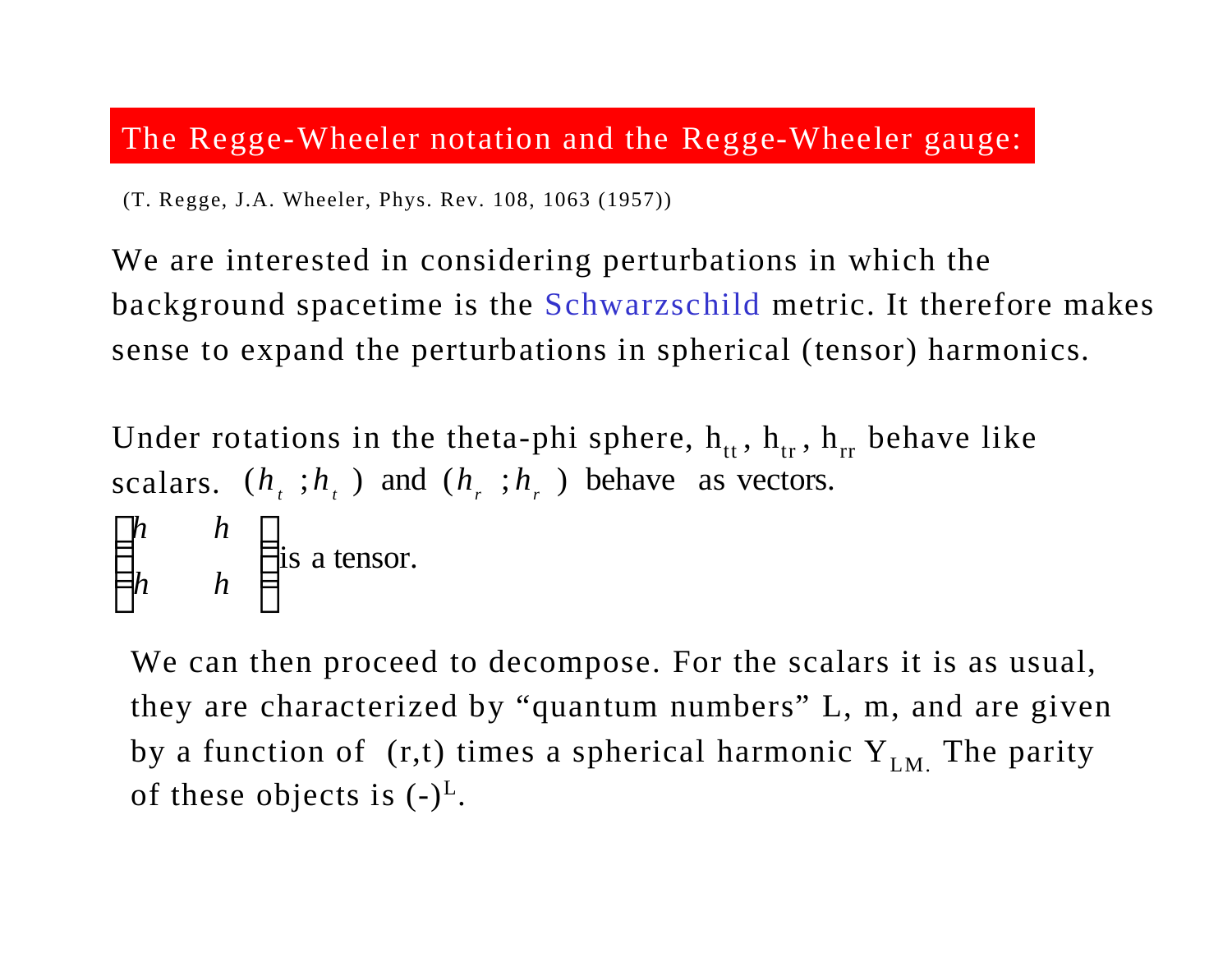There are two kinds of vectors, of different parity. One kind is simply given by the gradient of a  $Y_{LM}$  and has parity  $(-)^L$ . The other is the "dual vector" (contraction with the Levi-Civita symbol in two dimensions, and has parity  $(-)^{L+1}$  (it's a pseudo-vector).

Finally, there are three kinds of tensors. One is given by the double covariant gradient of  $Y_{LM}$  and has parity  $(-)^{L}$ . Another is a constant times the metric of the sphere, also with parity  $(-)^L$ . The last is obtained by "dualizing" the first tensor with the Levi-Civita symbol in each index; it has parity  $(-)^{L+1}$ .

We can therefore group perturbations into two separate groups, depending on their parity behavior with respect to the sphere: even  $(-)^L$  and odd  $(-)^{L+1}$  parity perturbations.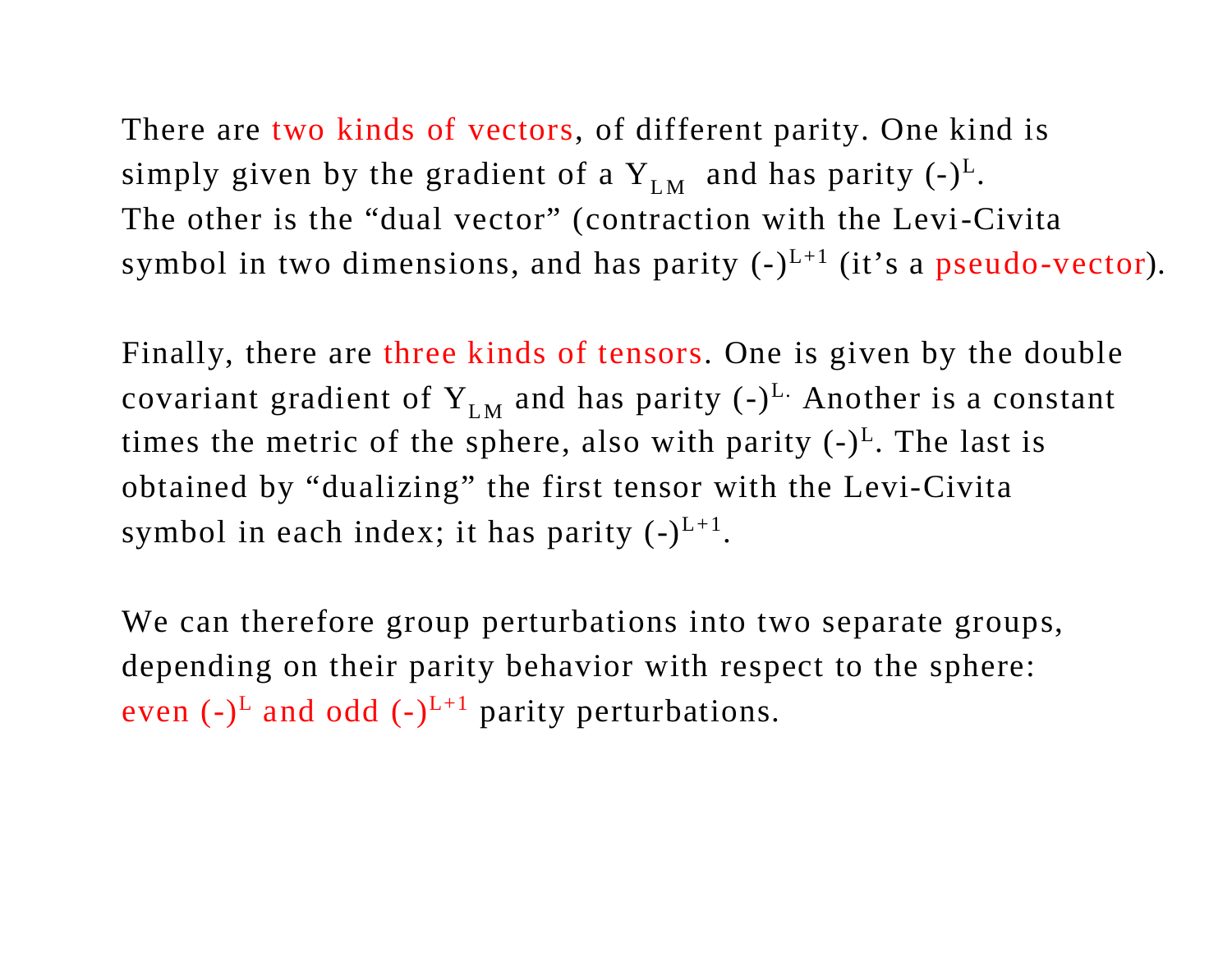#### The corresponding metric tensors are:

$$
h_{\mu\nu}^{\text{odd parity}} = \begin{pmatrix}\n0 & 0 & -h_0(t, r)(1/\sin(-\theta)\partial/\partial)Y_{LM} & h_0(t, r)(\sin(-\theta)\partial/\partial)Y_{LM} \\
0 & 0 & -h_1(t, r)(1/\sin(-\theta)\partial/\partial)Y_{LM} & h_1(t, r)(\sin(-\theta)\partial/\partial)Y_{LM} \\
\text{sym} & \text{sym} & h_2(t, r)(\partial^2/\sin(-\theta)\partial/\partial -\cos(-\theta/\sin^2(-\theta)\partial/\partial)Y_{LM} & \text{sym} \\
\text{sym} & \text{sym} & h_2(t, r)(\partial^2/\sin(-\theta)\partial/\partial -\sin(-\theta)\partial/\partial -\sin(-\theta)\partial^2/\partial -\partial^2)Y_{LM} & -h_2(t, r)(\sin(-\theta)\partial/\partial)\partial/\partial -\cos(-\theta)\partial/\partial)Y_{LM}\n\end{pmatrix}
$$

$$
h_{\mu\nu}^{\text{even pair}} = \begin{pmatrix}\n(1-2M/r)H_0(t,r)Y_{LM} & H_1(t,r)Y_{LM} & h_0(t,r)(\partial/\partial)Y_{LM} & h_0(t,r)(\partial/\partial)Y_{LM} \\
\text{sym} & (1-2Mr)^{-1}H_2(t,r)Y_{LM} & h_1(t,r)(\partial/\partial)Y_{LM} & h_1(t,r)(\partial/\partial)Y_{LM} \\
\text{sym} & \text{sym} & r^2\left[K(t,r)+G(t,r)(\partial^2/\partial)^2\right]X_{LM} & r^2G(t,r)\left[\partial^2/\partial\partial^2-\partial^2-\partial\sigma\right]\left[\frac{1}{2}K(t,r)\right]X_{LM} & \text{sym}\\
\text{sym} & \text{sym} & \text{sym} & r^2\left[K(t,r)(\partial^2/\partial^2-\partial^2)\right]X_{LM} & r^2G(t,r)\left[\frac{1}{2}K(t,r)\sin^2(\theta)+\frac{1}{2}K(t,r)\left[\frac{1}{2}K(t,r)\sin^2(\theta)+\frac{1}{2}K(t,r)\left[\frac{1}{2}K(t,r)\sin^2(\theta)+\frac{1}{2}K(t,r)\right]\right]X_{LM} & \text{sym}\n\end{pmatrix}
$$

Odd functions : 
$$
h_0
$$
,  $h_1$ ,  $h_2$ 

Even functions :  $H_0$ ,  $H_1$ ,  $H_2$ , G, K,  $h_0$ ,  $h_1$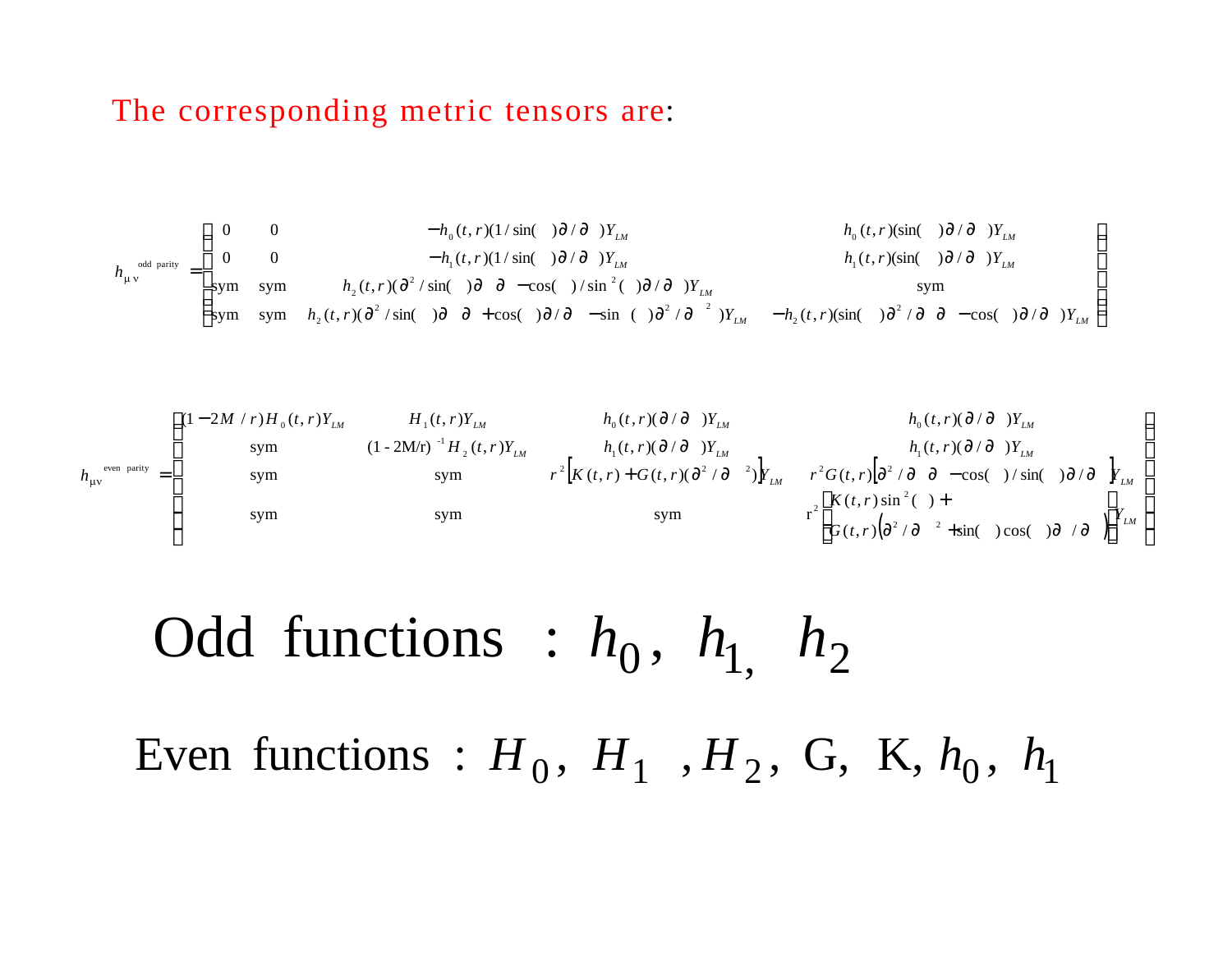## The Regge-Wheeler gauge:

Perform a gauge transformation that eliminates the second angular derivatives. The final form of the metrics are,

$$
h_{\mu\nu}^{\text{odd}} = \begin{bmatrix} 0 & 0 & 0 & h_0(t,r) \\ 0 & 0 & 0 & h_1(t,r) \\ 0 & 0 & 0 & 0 \\ h_0(t,r) & h_1(t,r) & 0 & 0 \end{bmatrix} \times \sin(\theta) (\partial/\partial) P_L(\cos(\theta))
$$

$$
h_{\mu\nu}^{\text{even}} = \begin{bmatrix} H_0(t, r)(1-2M/r) & H_1(t, r) & 0 & 0 \\ H_1(t, r) & H_2(t, r)(1-2M/r)^{-1} & 0 & 0 \\ 0 & 0 & r^2 K(t, r) & 0 \\ 0 & 0 & 0 & r^2 K(t, r) \sin^2(\cdot) \end{bmatrix} \times P_L(\cos(\cdot))
$$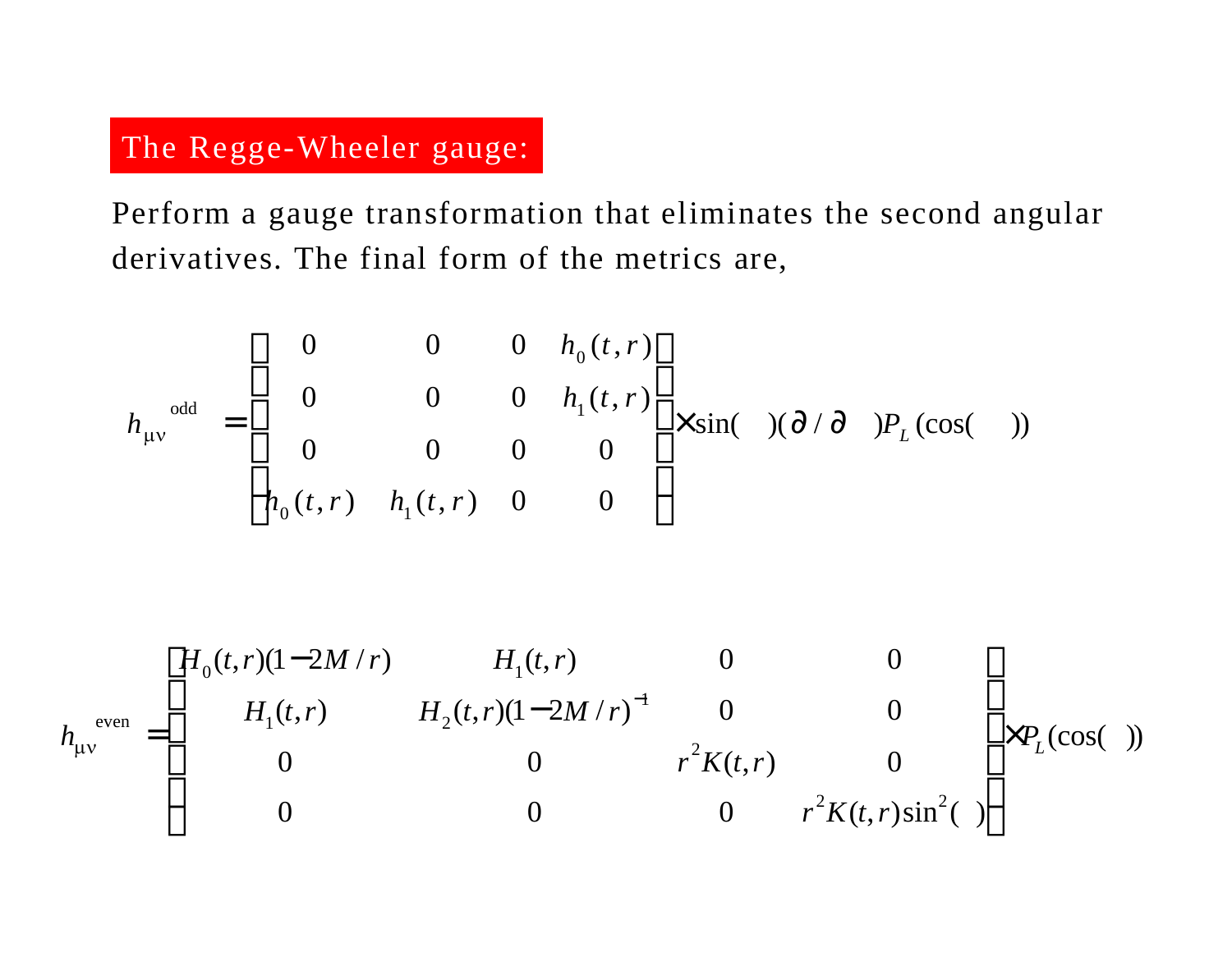Consider the equation we introduced for the gauge transformations,

$$
g'_{\mu\nu}^{(1)} = g_{\mu\nu}^{(1)} + ( \mu ; \nu )
$$

And assume for g and g' that they have the Regge-Wheeler "form". And also assume that g' is in the Regge-Wheeler gauge.

For instance, for even waves, assume  $h_0$ ,  $h_1$ ,  $H_1$  and G are zero.

And also assume an appropriate angular decomposition for the gauge transformation vector,

$$
0 = M_0(t, r)Y_{LM}, \qquad {}^{1} = M_1(t, r)Y_{LM},
$$
  

$$
V^2 = M_2(t, r)(\partial/\partial)Y_{LM}, \qquad V^3 = M_2(t, r)/\sin( ) (\partial/\partial)Y_{LM},
$$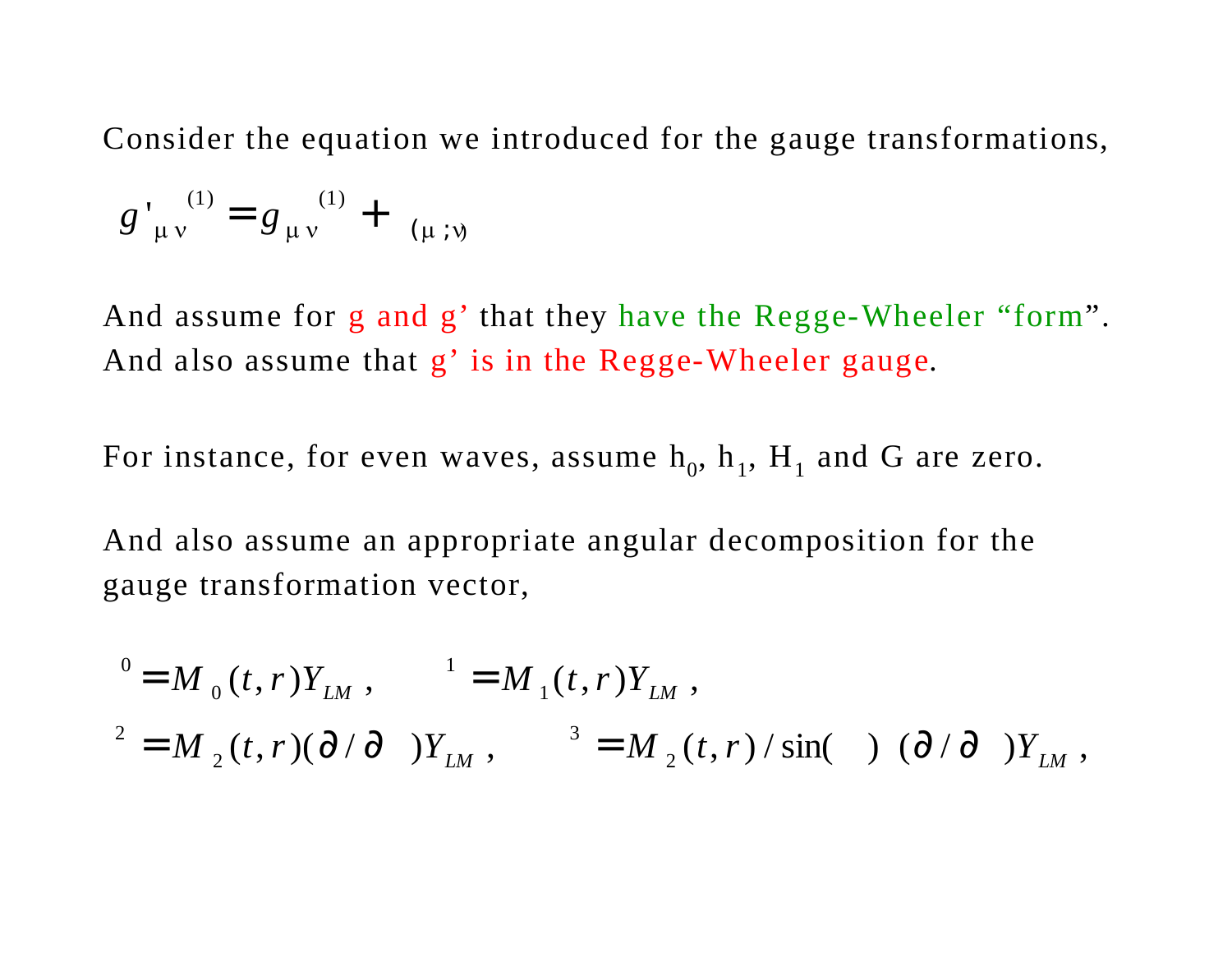Then, remarkably, the quantities  $\mathbf{M}_0^{\vphantom{\dag}}, \, \mathbf{M}_1^{\vphantom{\dag}}, \, \mathbf{M}_2^{\vphantom{\dag}}$  are completely determined by the following equations (Gleiser 1996),

$$
^{(1)}A_0 = \left(\frac{1}{2}r^2\frac{\partial}{\partial t}^{(1)}\tilde{G} - ^{(1)}\tilde{h_0}\right)
$$
Notation: A=M  
\n
$$
^{(1)}A_1 = (1 - 2M/r)\left(-\frac{1}{2}r^2\frac{\partial}{\partial r}^{(1)}\tilde{G} + ^{(1)}\tilde{h_1}\right)
$$
  
\n
$$
^{(1)}A_2 = \frac{1}{2} {}^{(1)}\tilde{G}
$$

And the components of the metric in the Regge-Wheeler gauge can be written in terms of the components of a metric in any gauge as,

$$
\begin{split} ^{(1)}K^{RW} & = \; ^{(1)}\widetilde{K} + (r-2M)\left( \; ^{(1)}\widetilde{G}_{,r} - \frac{2}{r^2}\; ^{(1)}\widetilde{h}_1 \right) \\ ^{(1)}H^{RW}_2 & = \; ^{(1)}\widetilde{H}_2 + (2r-3M)\left( \; ^{(1)}\widetilde{G}_{,r} - \frac{2}{r^2}\; ^{(1)}\widetilde{h}_1 \right) + r\left( r-2M \right)\left( \; ^{(1)}\widetilde{G}_{,r} - \frac{2}{r^2}\; ^{(1)}\widetilde{h}_1 \right),_r \\ ^{(1)}H^{RW}_1 & = \; ^{(1)}\widetilde{H}_1 + r^2\; ^{(1)}\widetilde{G}_{,tr} - \; ^{(1)}\widetilde{h}_{1,t} - \frac{2M}{r\left( r-2M \right)}\; ^{(1)}\widetilde{h}_0 + \; ^{(1)}\widetilde{h}_{0,r} + \frac{r\left( r-3M \right)}{r-2M}\; ^{(1)}\widetilde{G}_{,t} \\ ^{(1)}H^{RW}_0 & = \; ^{(1)}\widetilde{H}_0 - M\left( \; ^{(1)}\widetilde{G}_{,r} - \frac{2}{r^2}\; ^{(1)}\widetilde{h}_1 \right) + \frac{2r}{r-2M}\; ^{(1)}\widetilde{h}_0,_t + \frac{r^3}{(r-2M)}\; ^{(1)}\widetilde{G}_{,tt} \ . \end{split}
$$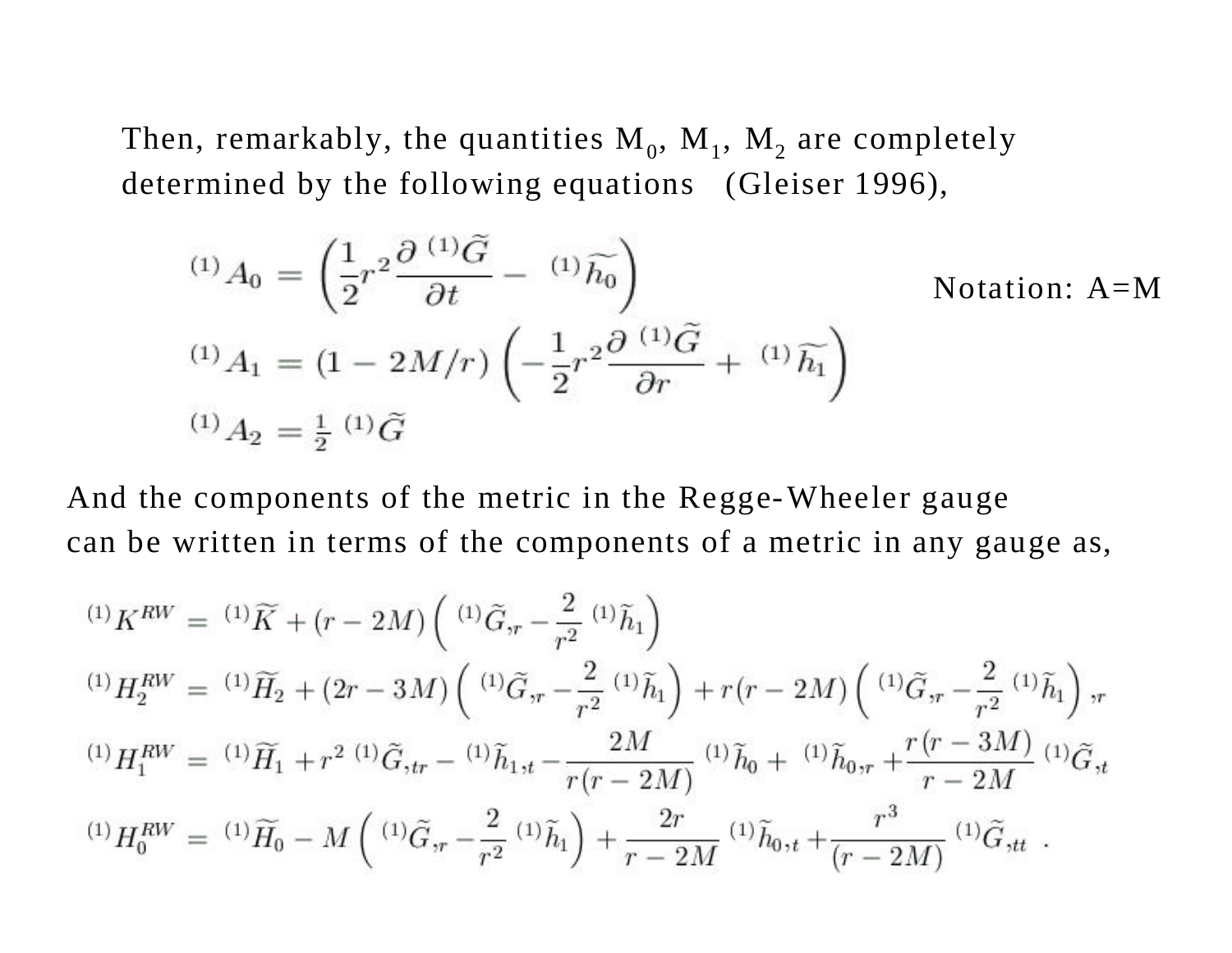Details can be found in R. Gleiser, C. Nicasio, R. Price, JP gr-qc/9807077

Why does this happen? Because the Regge-Wheeler gauge is unique.

Therefore any quantity computed in such a gauge is in itself a gauge invariant. Explicit proof of this are the formulas we just introduced: they represent the value of the computed quantity in terms of the metric in any gauge!

The reason for this long detour is that in the following I will use calculations in the Regge-Wheeler gauge. Some people might have the impression that these calculations are only useful in a particular gauge and are lacking in generality. THEY ARE NOT! Any result we compute can be expressed straightforwardly in a "manifestly gauge invariant" manner by substituting the Regge-Wheeler gauge quantities in terms of a general gauge using the formulas we just introduced.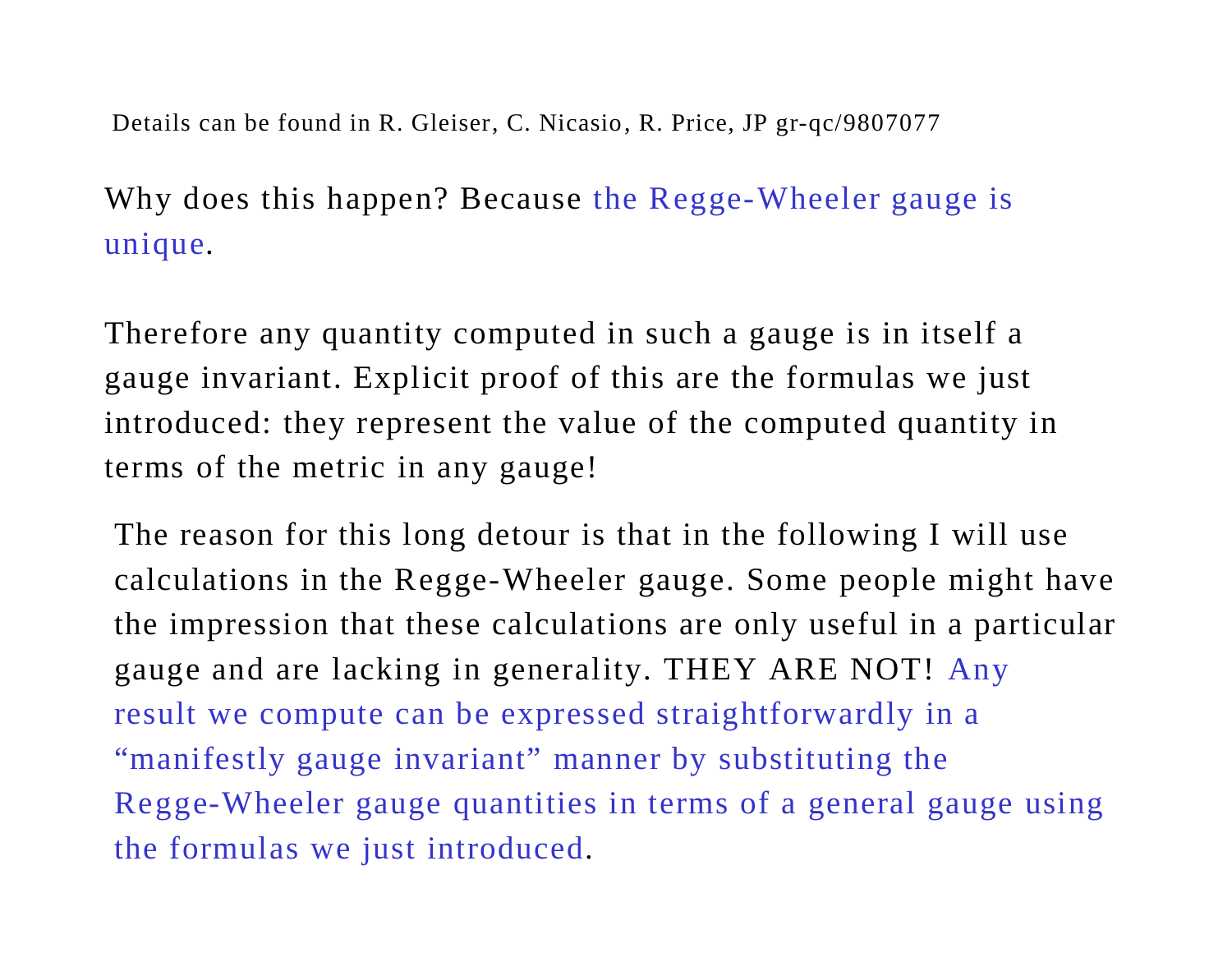I illustrate here with the odd parity case, which is simpler. This was worked out by Regge and Wheeler in the reference cited. The more important (and involved) even parity case was worked out later by F. Zerilli (Phys. Rev. Lett 24, 737 (1970)).

One now proceeds to insert the metrics we just considered into the usual Einstein equations, and we keep only terms linear in epsilon,

$$
R_{23} = 0: (1 - 2M/r)^{-1} h_0 + [(1 - 2M/r)h_1]' = 0
$$
  
\n
$$
R_{13} = 0: (1 - 2M/r)^{-1} (h_0' - h_1 - 2h_0/r) + (L - 1)(L + 2)h_1/r^2 = 0
$$
  
\n
$$
R_{03} = 0: (h_1 - h_0') + 2 h_1/r = (4Mh_0/r - L(L + 1)h_0)/[r^2(1 - 2M/r)]
$$

Where we have assumed that the perturbations are harmonic in time with frequency omega. All other Einstein equations vanish. Moreover, the latter is a combination of the first two.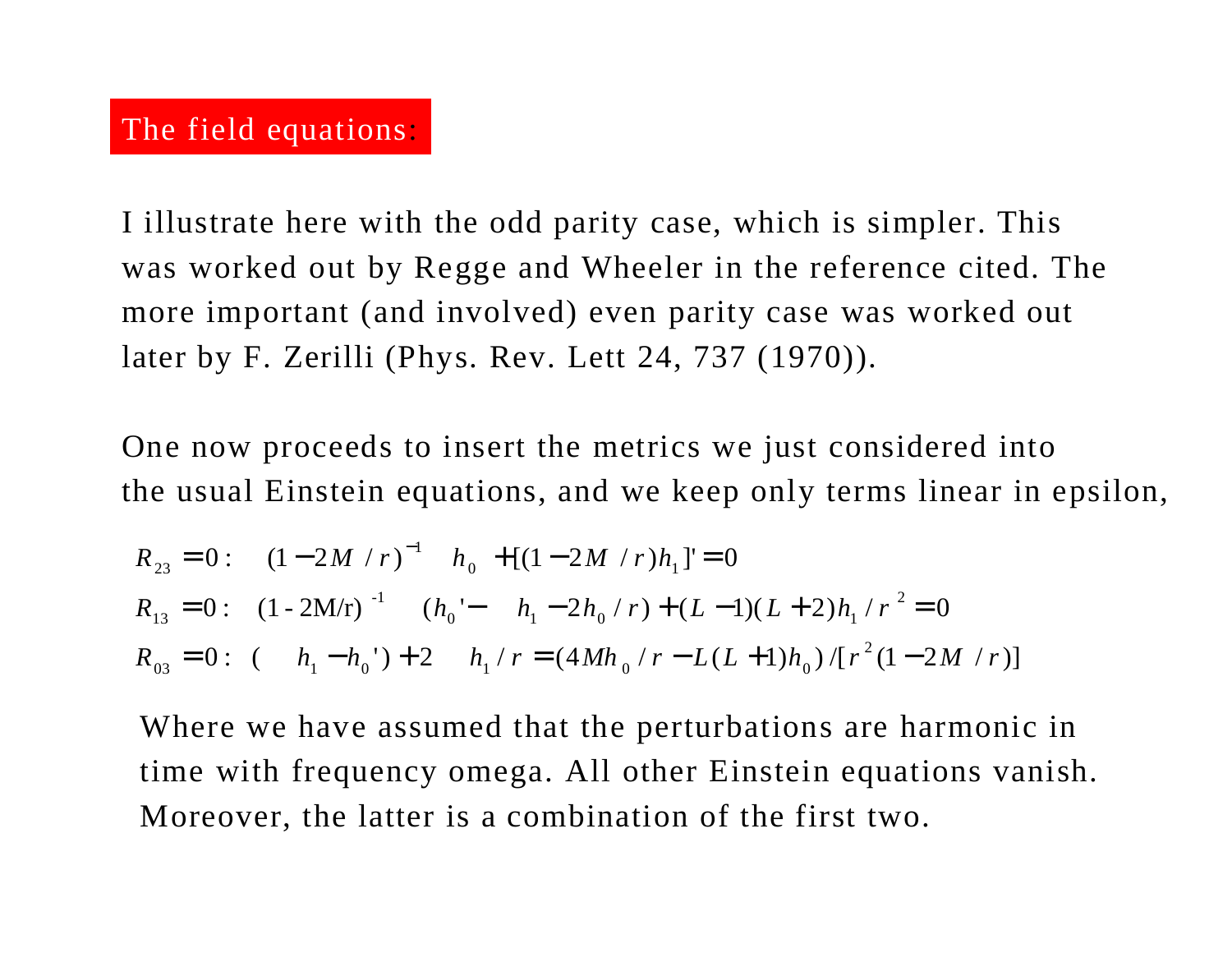If we now eliminate  $h_0$  between the two first equations, and defining,

$$
_{\text{odd}} = (1 - 2M / r)h_1 / r, \quad \text{and} \quad r_* = r + 2M \ln(r / 2M - 1)
$$

We get, 
$$
d^2_{odd} / dr_*^2 + \frac{1}{eff} (r)_{odd} = 0
$$

Or, in the time domain,

$$
\frac{\partial^2}{\partial r_*^2} - \frac{\partial^2}{\partial t^2} + V(r) \quad_{odd} = 0,
$$

With 
$$
V(r) = [-L(L+1)/r^2 + 6M/r^3](1 - 2M/r)
$$

Which is known as the Regge-Wheeler equation and describes odd parity perturbations of a Schwarzschild black hole.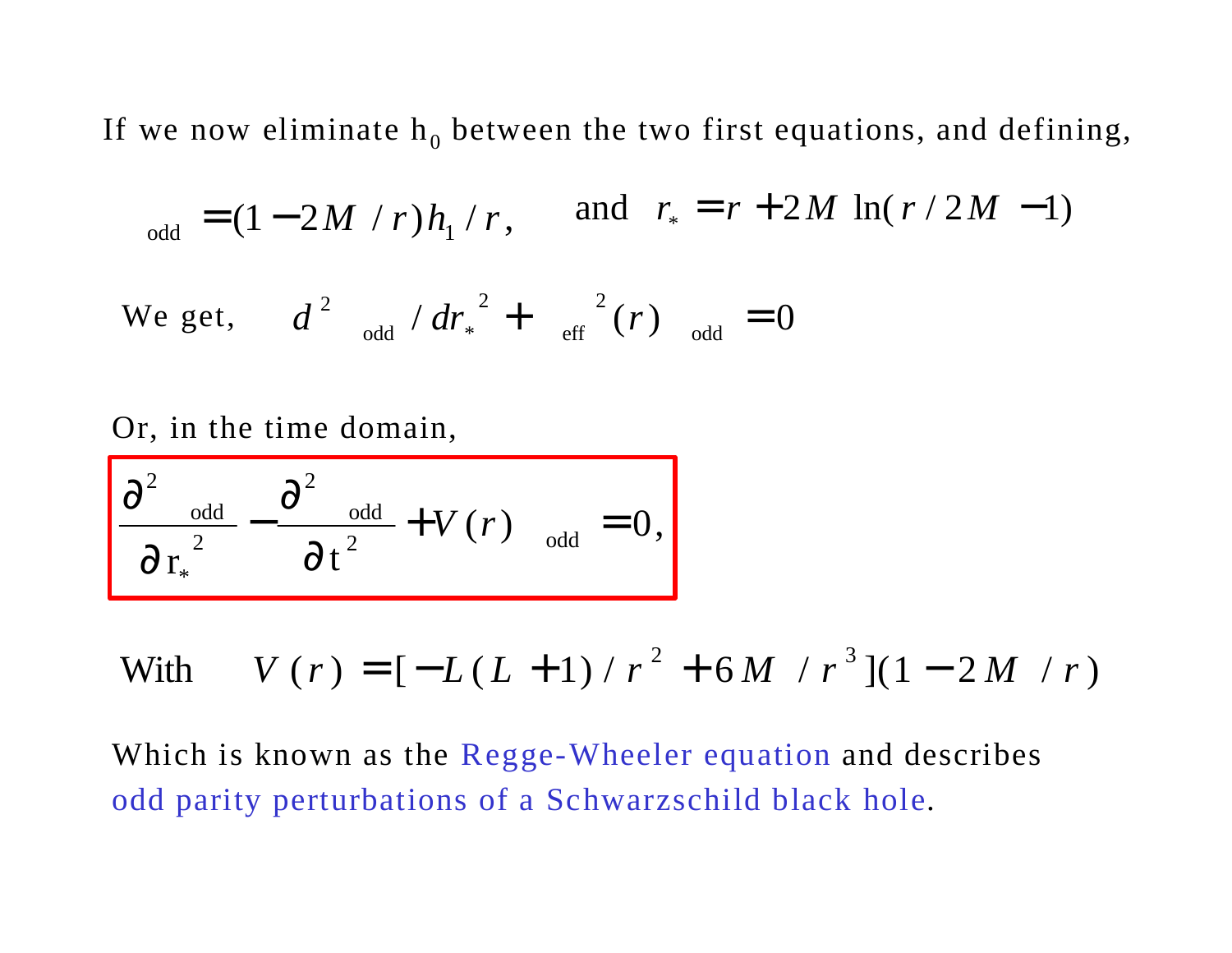The even parity equation has generically the same form,

$$
\frac{\partial^2}{\partial r_*^2} - \frac{\partial^2}{\partial t^2} e^{ve} + V(r) \quad e^{ve} = 0,
$$

But the "potential" is different. It is known as the Zerilli equation.

$$
V(r) = (1 - 2M/r) \left( \frac{1}{r^5} \left[ \frac{72M^3}{r^5} - \frac{12M}{r^3} (L-1)(L+2) \left( 1 - \frac{3M}{r} \right) \right] + \frac{(L-1)L(L+1)(L+2)}{r^2} \right)
$$
  
where 
$$
= L(L+1) - 2 + 6M/r
$$
 and 
$$
\frac{4r(r-2M)}{L(L+1)(r(L-1)(L+2) + 6M)} \left[ H - rK' - \frac{r-3M}{r-2M} K \right] + \frac{r^2}{(r(L-1)(L+2) + 6M)} K
$$

In terms of the Regge-Wheeler gauge perturbation quantities.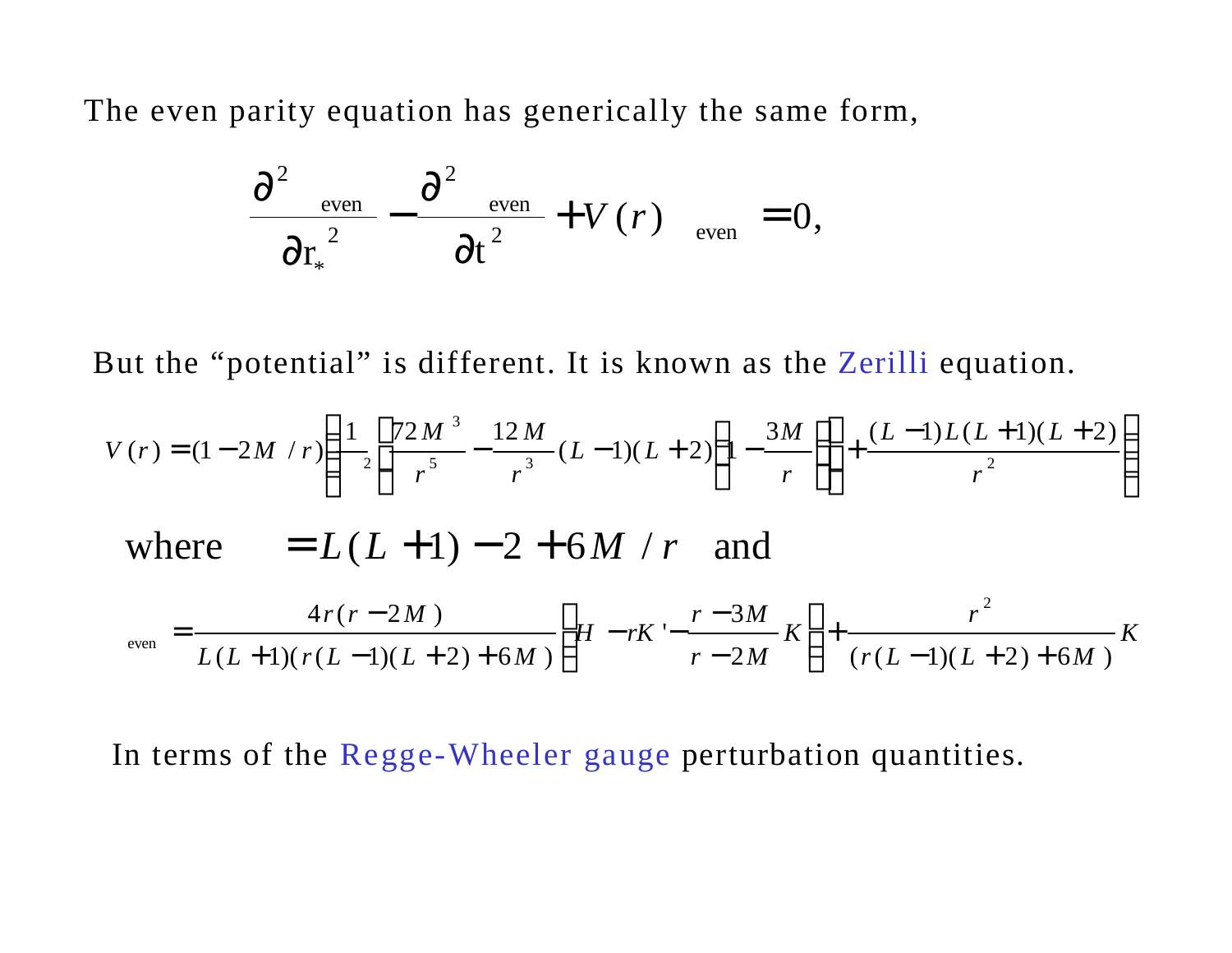The Zerilli and the Regge-Wheeler equations each describe one of the two degrees of freedom of linearized gravity propagating in a black hole background. With minor modifications they also describe electromagnetic and scalar fields.

The derivations we followed were in the Regge-Wheeler gauge, but by now we know that the quantities of interest,  $\Psi$ , are gauge invariant quantities that can be expressed in terms of the metric perturbations in any gauge.

It is worthwhile mentioning that approaches that are "manifestly gauge invariant" to these equations can be constructed. Moncrief for instance, has a beautiful construction from the Hamiltonian formulation V. Moncrief, Ann. Phys. 88, 323 (1974)

Notice that the equations are wave equations in Cartesian  $1+1$ dimensional spacetime (in spite of the fact that we are in spherical symmetry), and that they are written in terms of the "tortoise"  $\text{coordinate } \mathbf{r}_*.$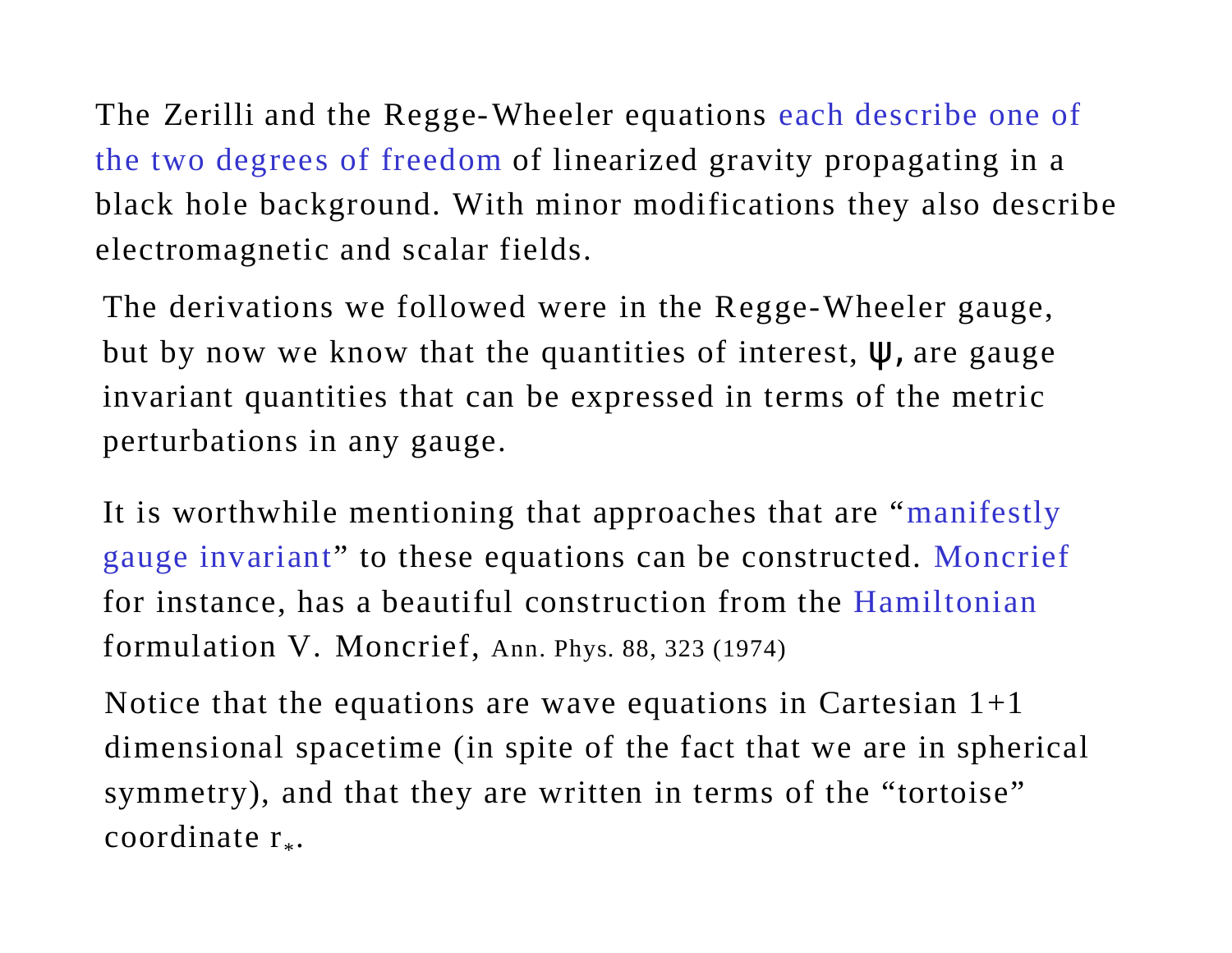#### The tortoise coordinate:

$$
r_* = r + 2M \ln(r/2M - 1)
$$

Arises from absorbing a (1-2M/r) factor,

$$
dr_* = \sqrt{g_{11} / g_{00}} dr = (1 - 2M / r)^{-1} dr
$$

And covers the "exterior" of the black hole, since,

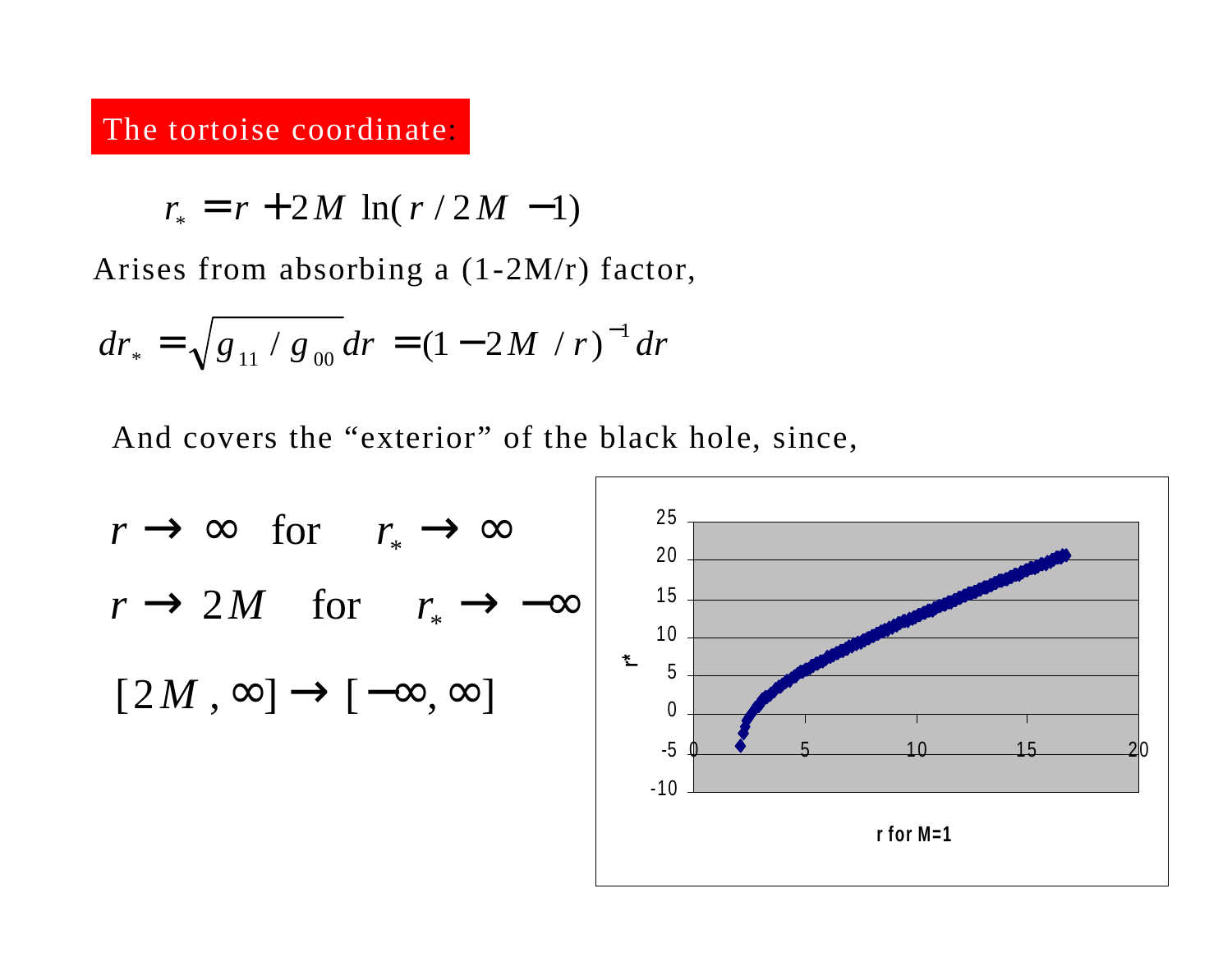#### The potential:





The potential is an analog of the usual centrifugal plus Newton plus GR corrections potential of the two body problem.

The peak corresponds to the barrier that normally determines the ISCO (innermost stable circular orbit) in the general relativistic two body problem.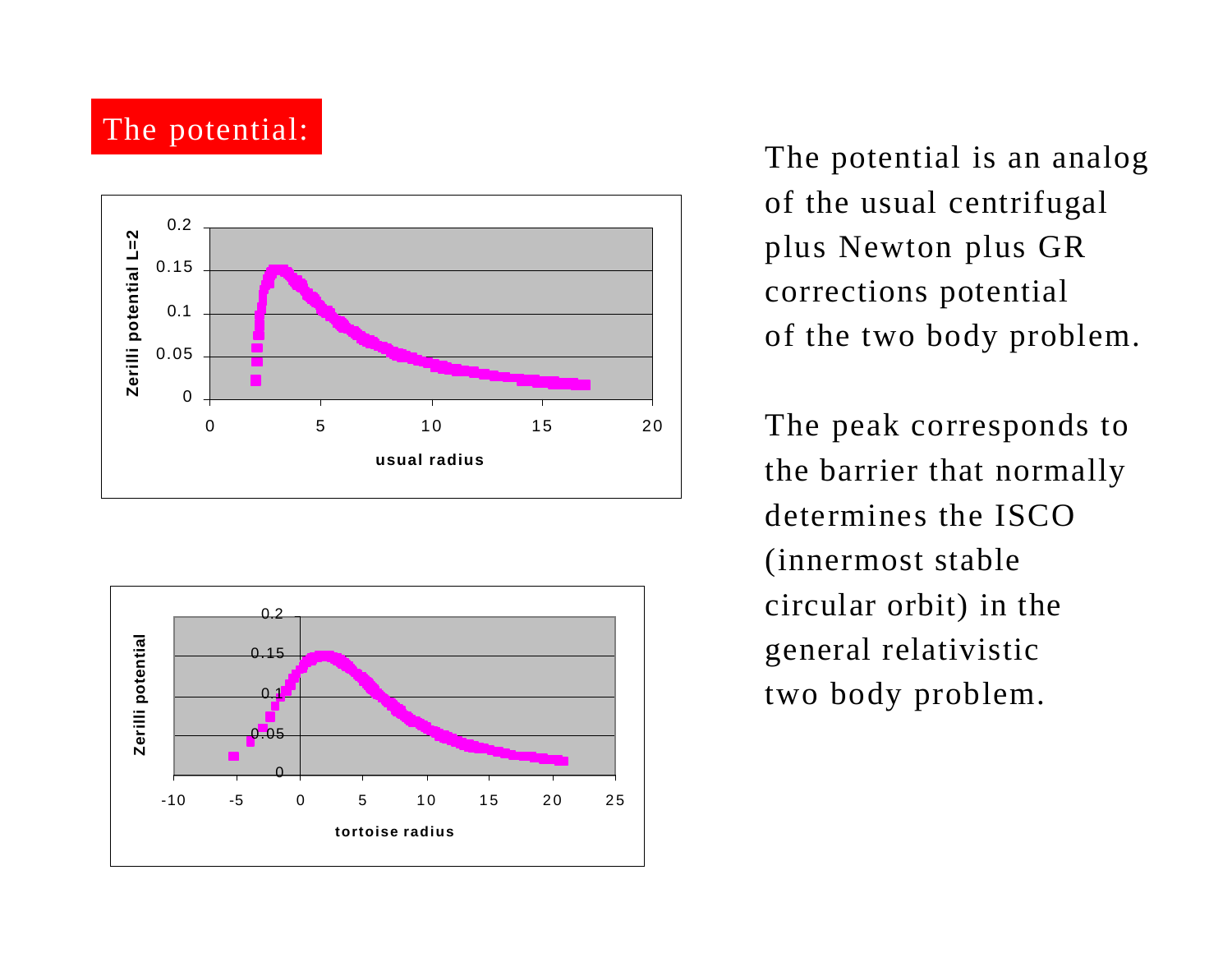#### The physical meaning of the Zerilli function:

We manipulated the Einstein equations to obtain a second order wave equation for a certain quantity. Why not choose another quantity? You can do it, but the one we chose has interesting properties. To see this we will go to a region where things are under control, far away from the hole. There it is customary to describe things in the radiation gauge (MTW),

$$
ds^{2} = -\left(1 - \frac{2M}{r} + \frac{2M^{2}}{r^{2}}O(\frac{1}{r^{3}})\right)dt^{2} - \left(4\varepsilon_{jkl}S^{k}\frac{x^{l}}{r} + O(\frac{1}{r^{3}})\right)dt dx^{j} + \left[\left(1 + \frac{2M}{r} + \frac{3M^{2}}{2r^{2}}\right)_{jk} + O_{jk}(\frac{1}{r})\right]dx^{j}dx^{k}
$$

So in the Regge-Wheeler notation,  $h_1 = O(1/r)$ ,  $H_2 = O(1/r^2)$  $h_1 = O(1/r), \quad H_2 = O(1/r)$ And the tracelessness condition  $h_{\gamma} + h_{\gamma} = O(1/r^2)$  implies

 $K = 3G + O(1/r^2)$  which in turn means that  $_{even} = 12rG$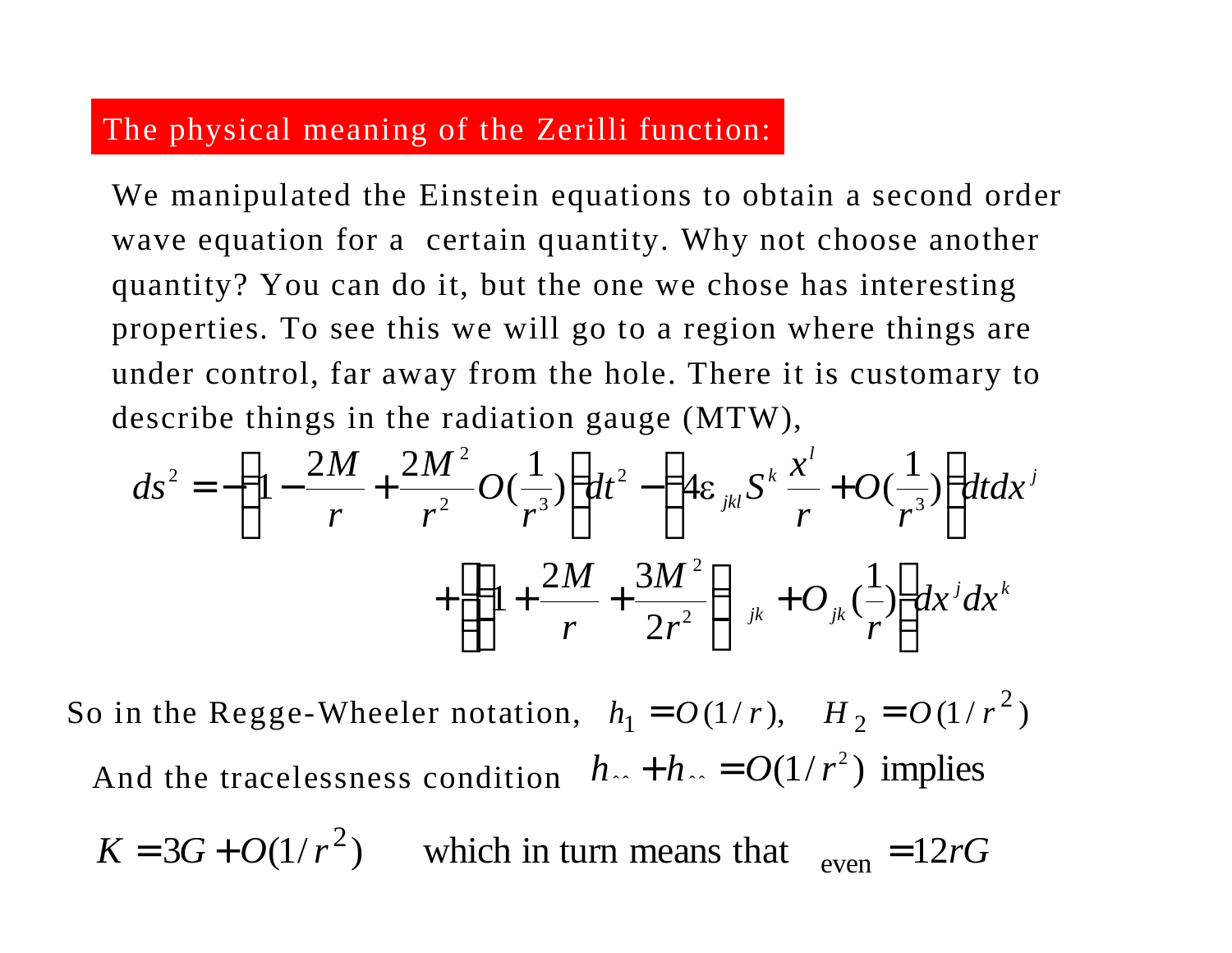And therefore,

$$
h \log \frac{1}{12} \frac{\text{even}}{\text{r}} Y_{LM}
$$

So the Zerilli function really captures the "essence" of gravitational radiation!

With this setup, it is straightforward to work out formulas for radiated energy and angular momentum, using the Landau-Lifshitz pseudo-tensor,

$$
\frac{d\text{Power}}{d\Omega} = \frac{r^2}{16} \left[ \dot{h} \quad ^2 + \frac{1}{4} (\dot{h} \quad - \dot{h} \quad )^2 \right]
$$

$$
Power = \frac{1}{384} \cdot 2
$$

C.Cunningham, R. Price, V. Moncrief, Ap. J. 230, 870 (1979)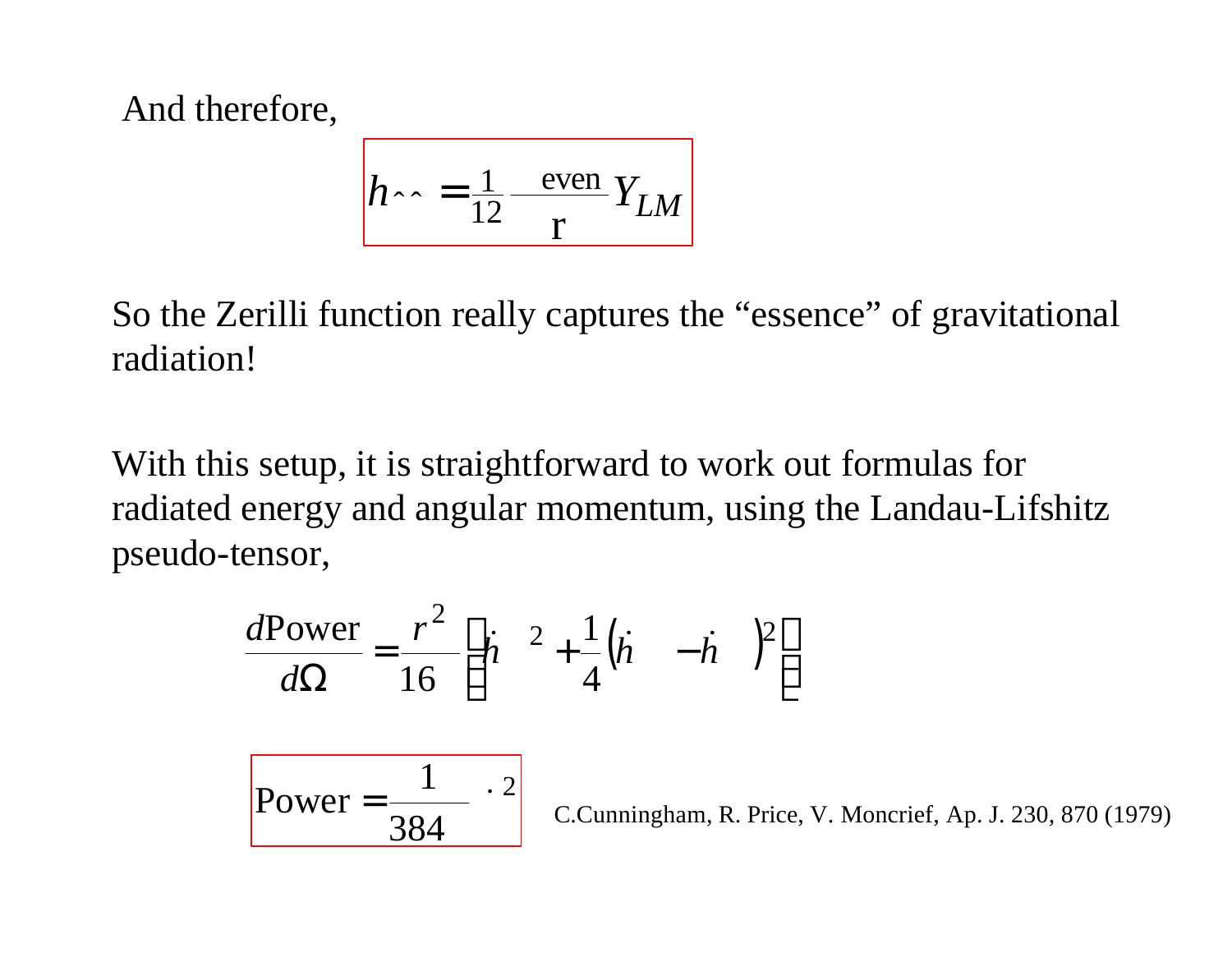Exercise: the time domain code: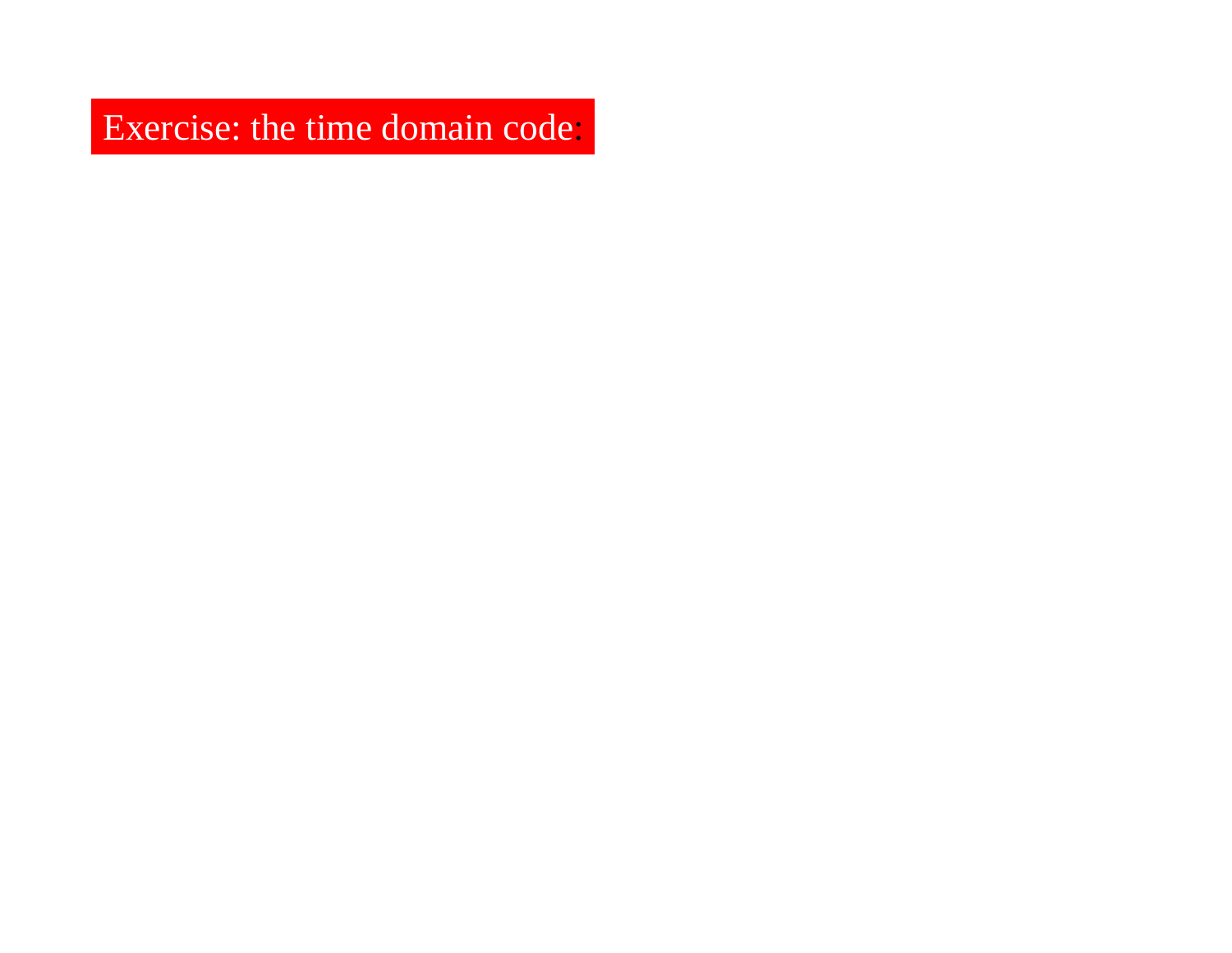## Solving the Zerilli equation: what is going on mathematically?

In the numerical experiments we saw that perturbations of a black hole of finite duration in time generate, in addition to an initial transient, a characteristic ring-down followed by a power-law tail. Let us try to understand better analytically how these behaviors come about. E. Ching, P. Leung, W.-M. Suen, K. Young Phys. Rev. D52, 2118 (1995) and references therein.

Consider the Green's function solution to the Zerilli equation,

$$
(x,t) = \int dy [G(x, y, t) (y,0) + \dot{G}(x, y, t) (y,0)
$$

Where  $G(x, y, t)$  is the Green's function for the time-domain Zerilli equation. It can be obtain via Fourier transform from the frequency domain Green's function, which is easier to obtain,

$$
\widetilde{G}(x, y, t) = \int_0^\infty dt \, G(x, y, t) e^{i t}
$$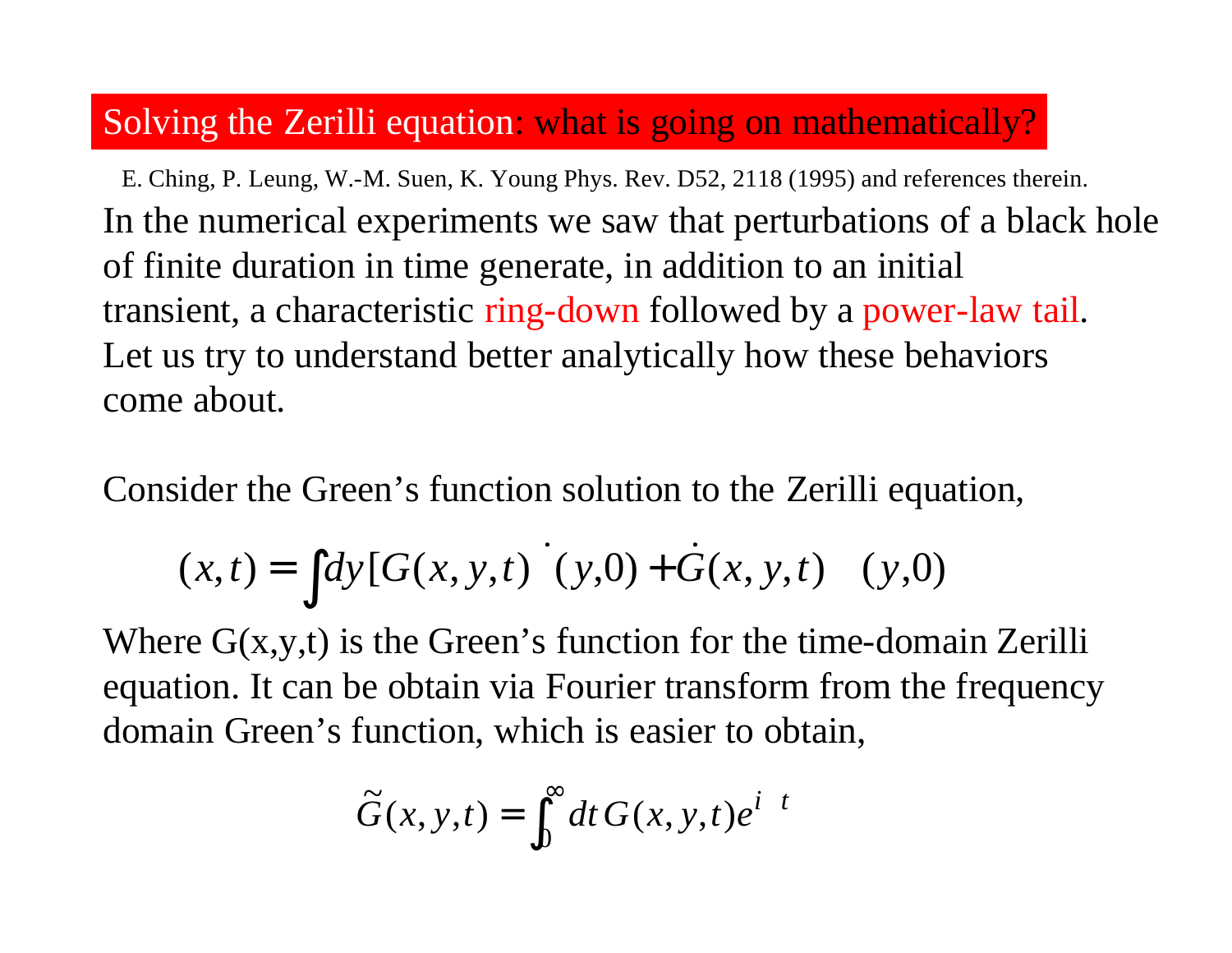One way of obtaining the frequency-domain Green's function is by constructing two independent solutions  $f(\omega, x)$  and  $g(\omega, x)$  to the homogeneous equation, one of them satisfying the left boundary condition, the other one the right boundary condition, multiplying and dividing by the Wronskian,

$$
\tilde{G}(x, y, ) = \begin{cases} \frac{f( , x)g( , y)}{W( , )}, x < y & \text{Where } W( ) = f'g - g'f \\ \frac{f( , y)g( , x)}{W( , )}, y < x \end{cases}
$$

To construct the time-domain Green's function we use the inverse Fourier transform, which for t>0 requires following a contour encircling the lower half of the complex ω plane. Examining the singularity structure of the Green's function in that domain we can see: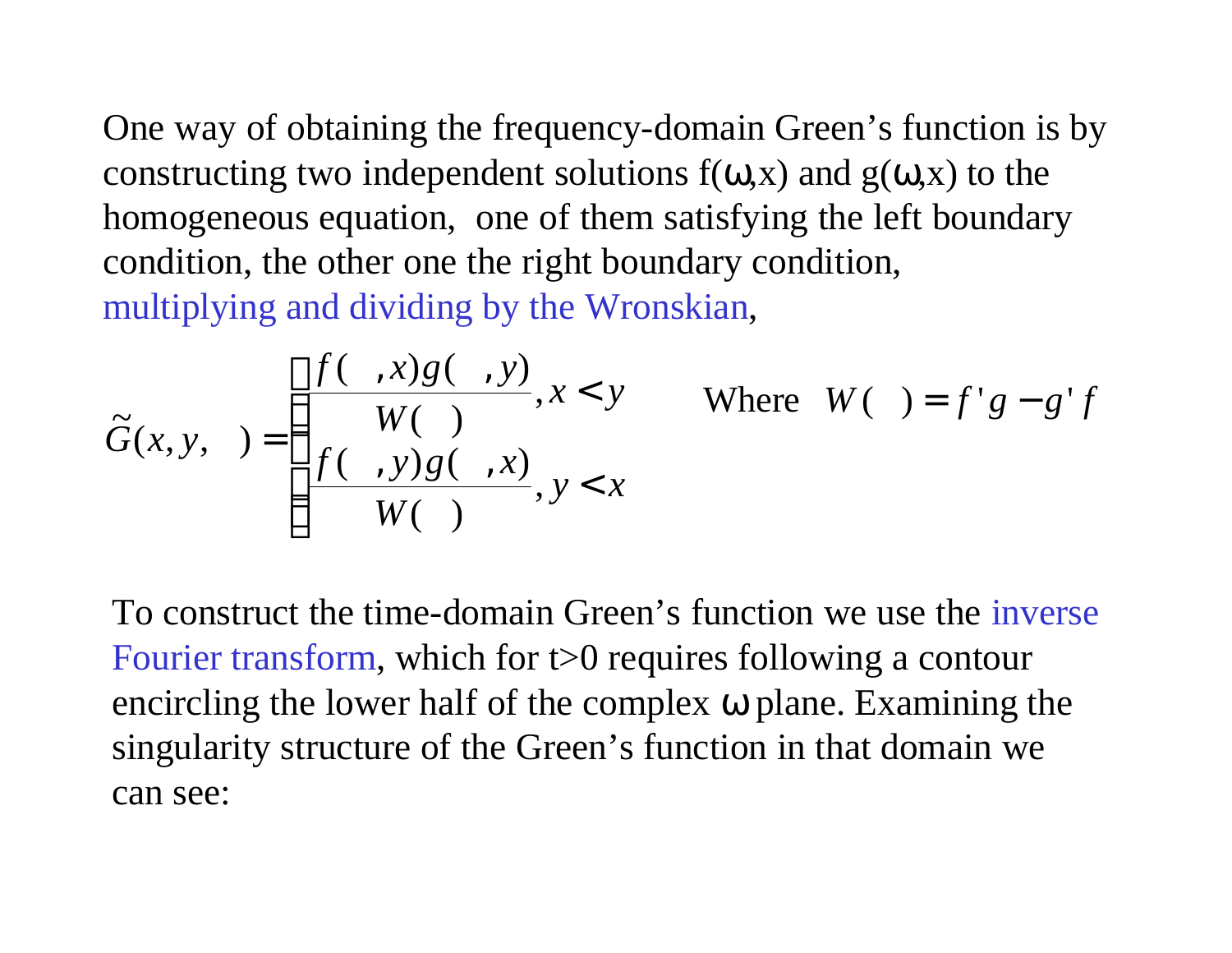a) The Green's function will have poles wherever the Wronskian vanishes. At these points, f and g are linearly dependent, meaning that one is finding a solution that satisfies outgoing boundary conditions at both the horizon and at infinity. Such solutions are the quasinormal modes of the system and have a complex frequency with negative imaginary part.

b) If the potential is of compact support in x, one can impose the outgoing boundary condition immediately outside the domain of the potential. One can then integrate the differential equation for a finite amount of x range to obtain f,g. Therefore these f,g's cannot have singularities. This is also true if the potential decays fast with x. If the potential has a slower than exponential tail, f and g will have singularities in the complex plane. These singularities have the form of a branch cut along the negative imaginary ω axis. When these singularities reach  $\omega = 0$ , they produce the power-law tails.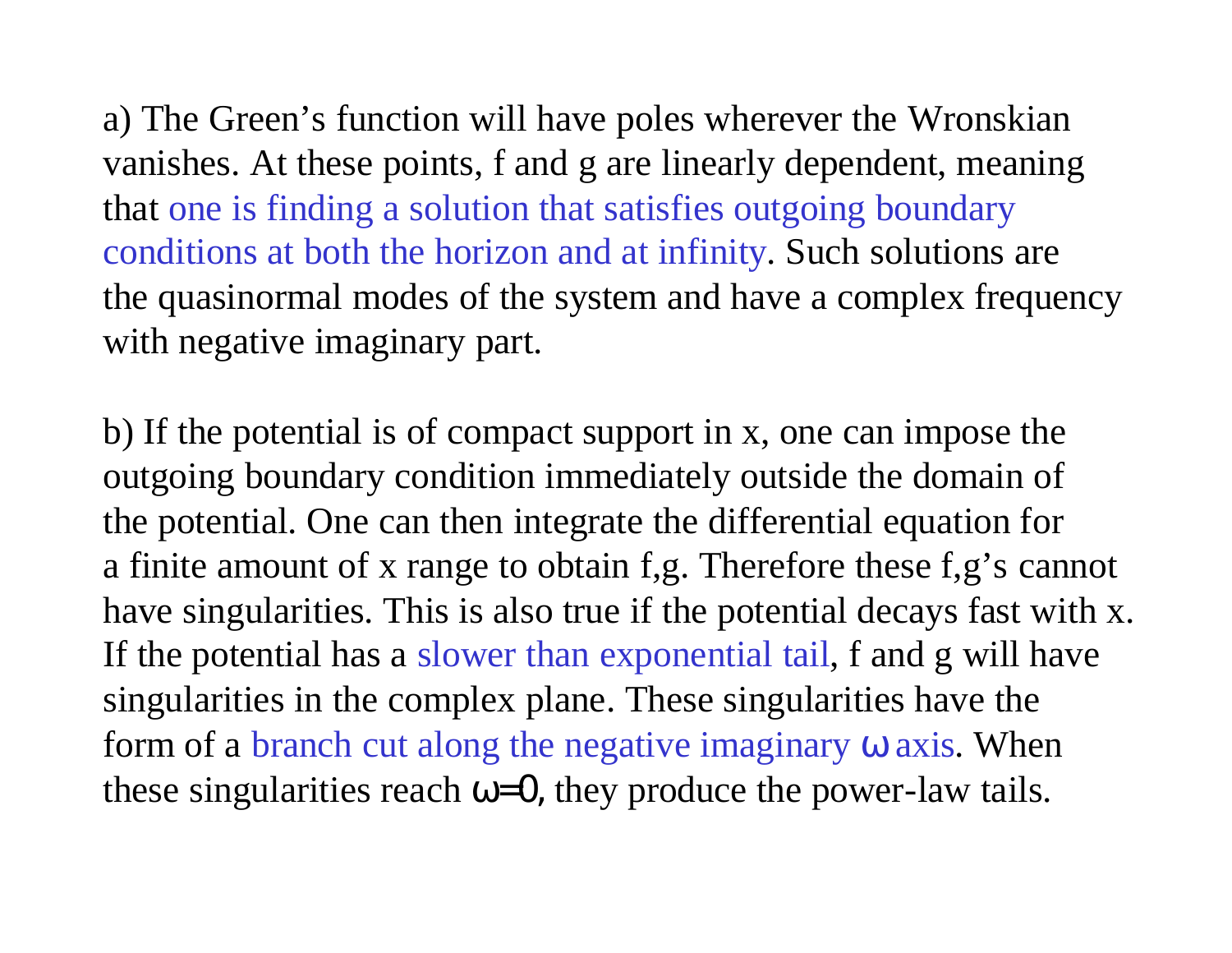C) Finally, the "prompt" contribution comes from the circle at  $|\omega|$ =infinity.

Solving the Zerilli equation: what is going on physically?

In curved space-times Huyghen's principle does not apply: waves do not propagate freely but scatter.

The ringdown can be viewed as waves bouncing around the potential well of the Zerilli potential. Their frequency is therefore determined by the light travel time across the potential, which is proportional to the mass of the black hole.

The tails can be viewed as "accumulation" of waves produced by the back-scattering on the curved spacetime.

Notice that these phenomena happen also for stars. (W-modes in neutron stars).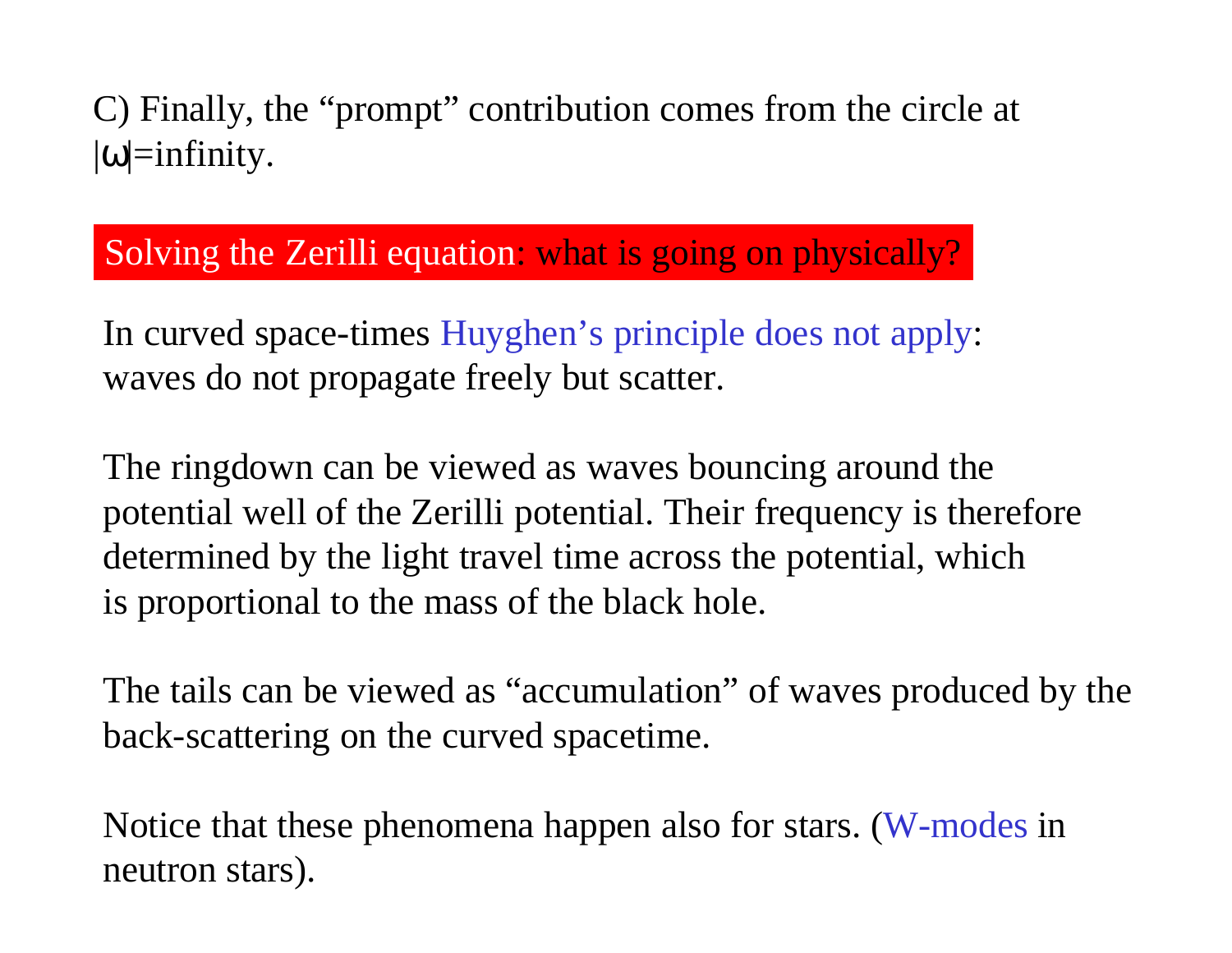One can repeat all the manipulations we performed keeping quantities up to second order in epsilon.

What about the gauge issues? One can proceed in the same way, based on the following: consider a gauge transformation purely of first order in epsilon. Let us choose it in such a way that the second order quantities are brought into the Regge-Wheeler gauge to first order in epsilon. This can obviously be done, since the second order pieces play no role and we repeat the same calculations as before.

The first order gauge transformation will introduce changes in the quantities at second order.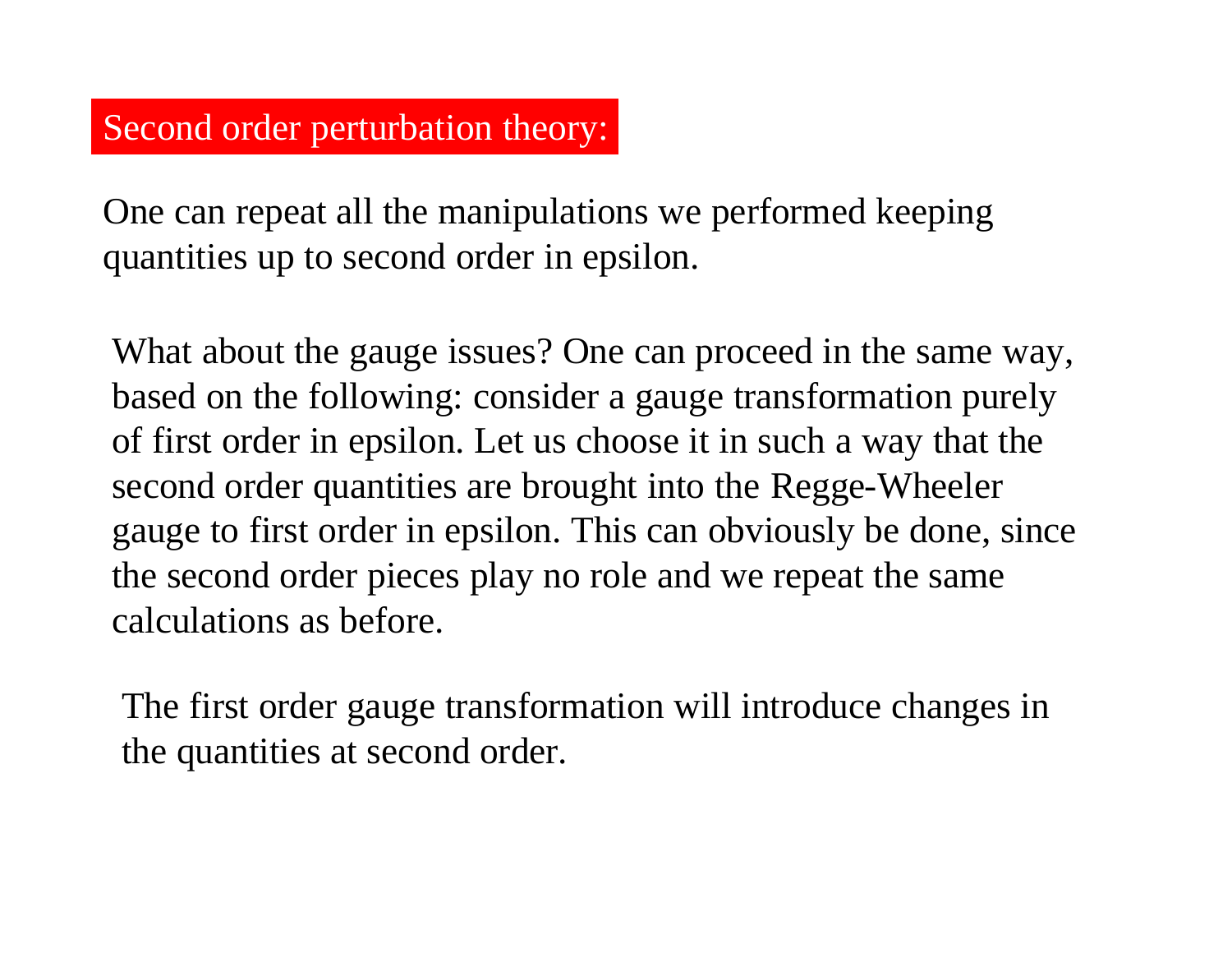We can now perform a gauge transformation that is purely of order epsilon^2 in such a way that the second order pieces of the metric are transformed into the Regge-Wheeler gauge. Such a transformation does not affect the first order pieces. Therefore the metric to first and second order is put, via unique formulas, into the Regge-Wheeler gauge.

So we go through the same manipulations as before and end up with an equation that looks exactly like the first order Zerilli equation, but that also contains pieces quadratic in the first order perturbations.

There is more ambiguity in what to call "the second order Zerilli function". It has a rather unambiguous piece, which depends on the second order metric perturbations exactly in the first way that the first order Zerilli function does on the first order metric perturbations.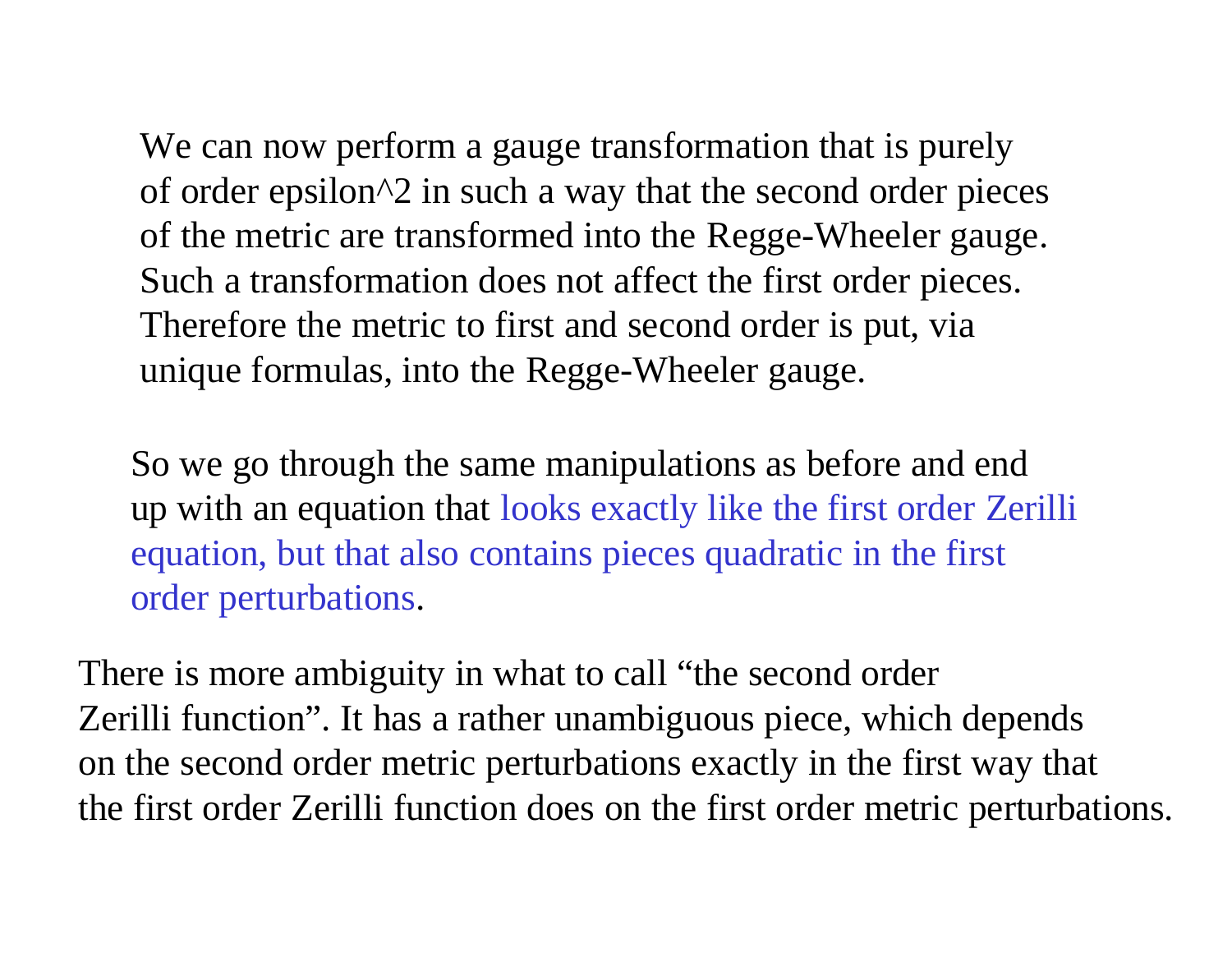But the "second order Zerilli function" has also pieces quadratic in the first order perturbation, that we can choose as we wish.

The bottomline in what is useful is to make the choices in such a way that the physical quantities of interest have a simple and well defined dependence on the chosen Zerilli function.

For instance, a carelessly chosen Zerilli function might diverge for large values of r. This actually happened in the first attempts to finding such a function. Of course, the physical quantities do not diverge, so it just reflects a poor choice of function to work with.

The details of all this are just too long to summarize here. Let it be said that a second order Zerilli formalism, including the relations to the asymptotic energies has been worked out for the  $L=2$  m=0 perturbations. R. Gleiser, C. Nicasio, R. Price, JP, gr-qc/9807077 G. Davies, gr-qc/9810056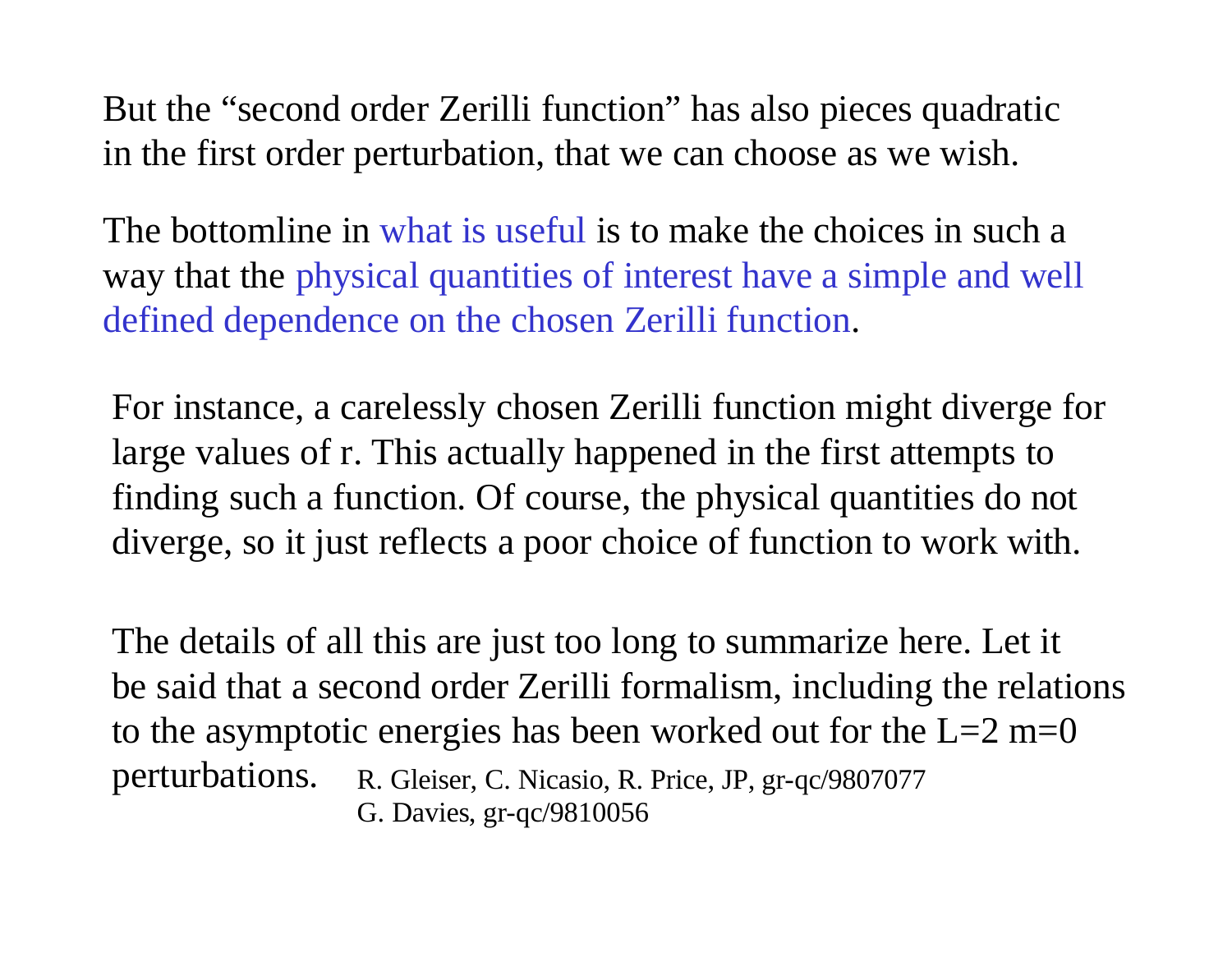Detail: in the even parity case, when one manipulates the Einstein equations to reach the Zerilli equation, one differentiates and then integrates the equations with respect to t. This is a curious procedure, since in principle it implies that one could add an arbitrary function of r to the Zerilli function. This is true, one simply ignores this freedom.

In the second order case, after differentiating the Einstein equations, one cannot simply integrate back with respect to time because that would mean integrating the pieces quadratic in the first order perturbation. This is a priori feasible, but not in closed form.

One therefore settles by considering a Zerilli equation with third order derivatives, and operating with it. Since by iteration of the Einstein equations at the initial slice one can obtain arbitrarily high time derivatives of the metric, one can in practice evolve.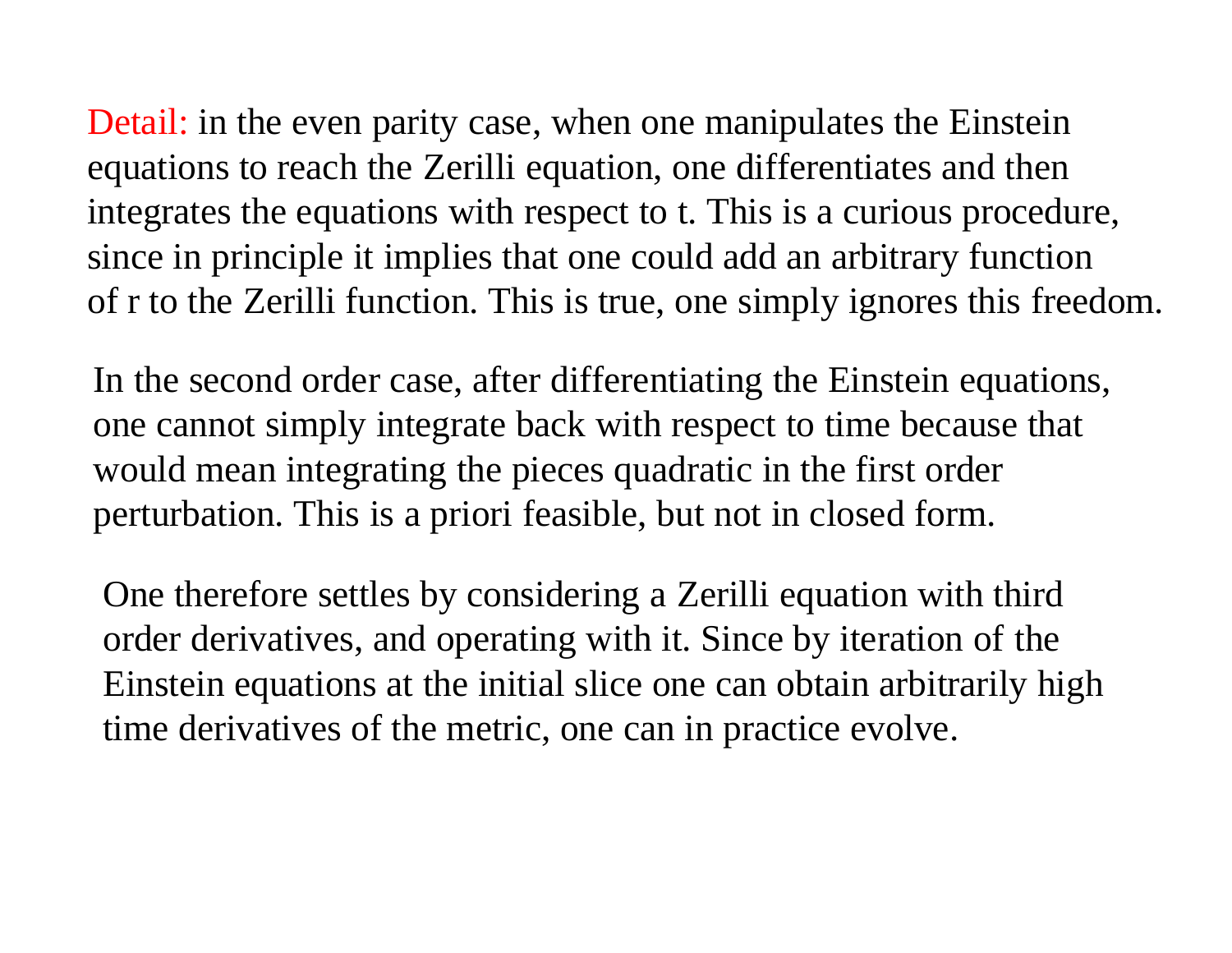## Perturbations of rotating black holes:

Due to the complexity of the Kerr metric, it becomes impractical to proceed simple-mindedly to massage the Einstein equations to get a perturbative equation. This forces us to think harder about what one is doing. Couldn't one find a general rewriting of the Einstein equations such that in the case of small perturbations around a spacetime the perturbations immediately become controlled by wave equations?

In fact, a driving force behind the development of current hyperbolic formulations of the Einstein equations for numerical relativity is to achieve such a goal.

For instance, see Anderson, Abrahams, Lea, Phys.Rev.D58:064015,1998

To obtain the perturbation equation for rotating black holes, Teukolsky used the Newman-Penrose formalism.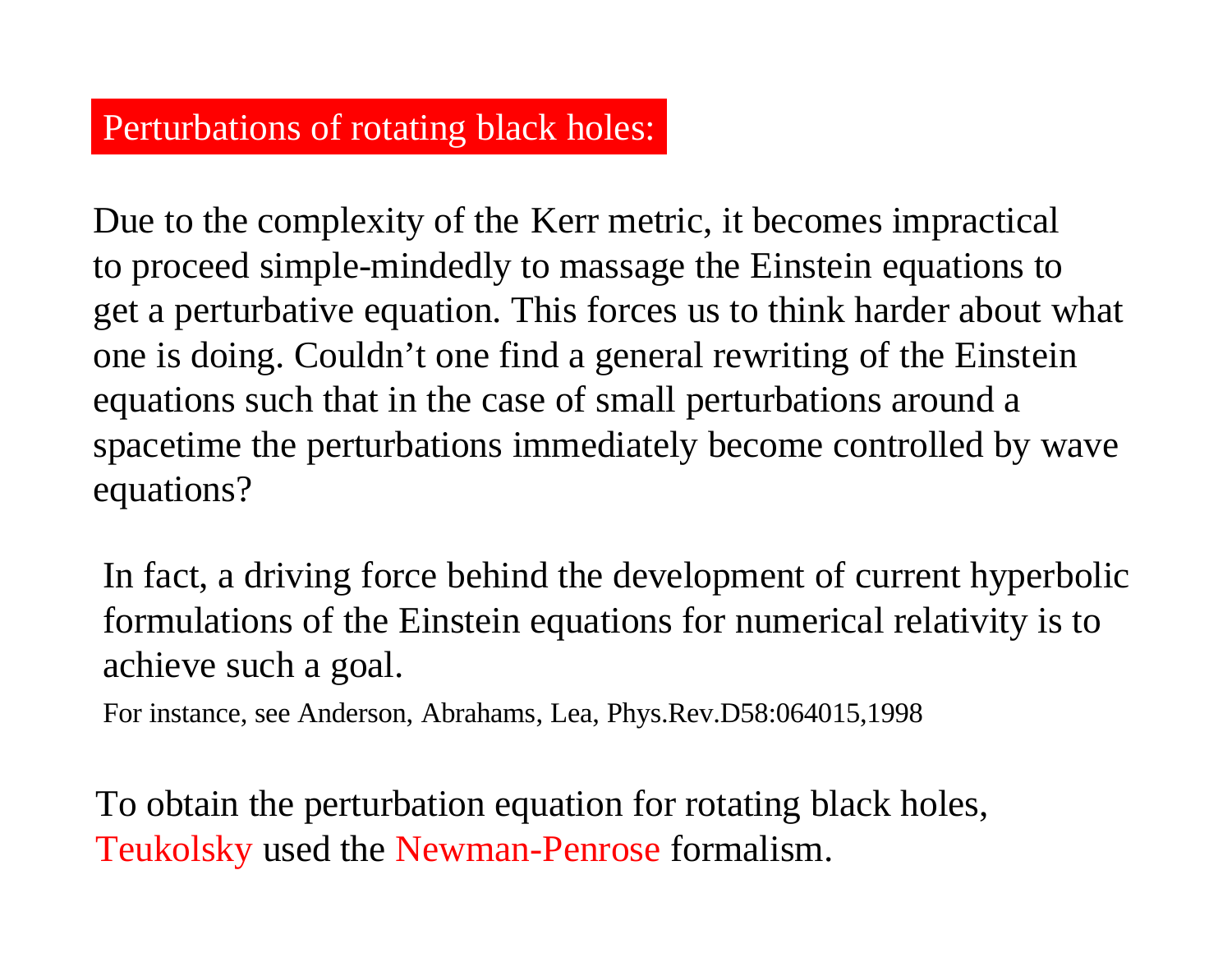The Newman-Penrose formalism is a notation to write various quantities and equations that appear in relativity. It starts by considering a (complex) null tetrad  $(\vec{l}, \vec{n}, \vec{m}, \vec{\overline{m}})$  such that,  $\vec{l}$  relativi

$$
\vec{l} \cdot \vec{n} = 1 = -\vec{m} \cdot \vec{m}
$$

A notation is introduced for the directional derivatives along the tetrad vectors,

$$
D = l^{\mu} \partial_{\mu}, \quad \Delta = n^{\mu} \partial_{\mu}, \qquad = m^{\mu} \partial_{\mu}, \qquad^* = \overline{m}^{\mu} \partial_{\mu},
$$

of the null tetrad. And , , , $\varepsilon$ , , ,  $\mu$ ,  $\nu$ , , , , are a notation for the spin coefficients

Finally, the projections of the Weyl tensor,

$$
\Psi_0 = -C_{\mu\nu} \t l^{\mu} m^{\nu} l \ m \ , \ \Psi_1 = -C_{\mu\nu} \t l^{\mu} n^{\nu} l \ m \ ,
$$
  
\n
$$
\Psi_2 = -C_{\mu\nu} \t l^{\mu} m^{\nu} \overline{m} \ n \ , \ \Psi_3 = -C_{\mu\nu} \t l^{\mu} n^{\nu} \overline{m} \ n \ ,
$$
  
\n
$$
\Psi_4 = -C_{\mu\nu} \ n^{\mu} \overline{m}^{\nu} n \ m \ .
$$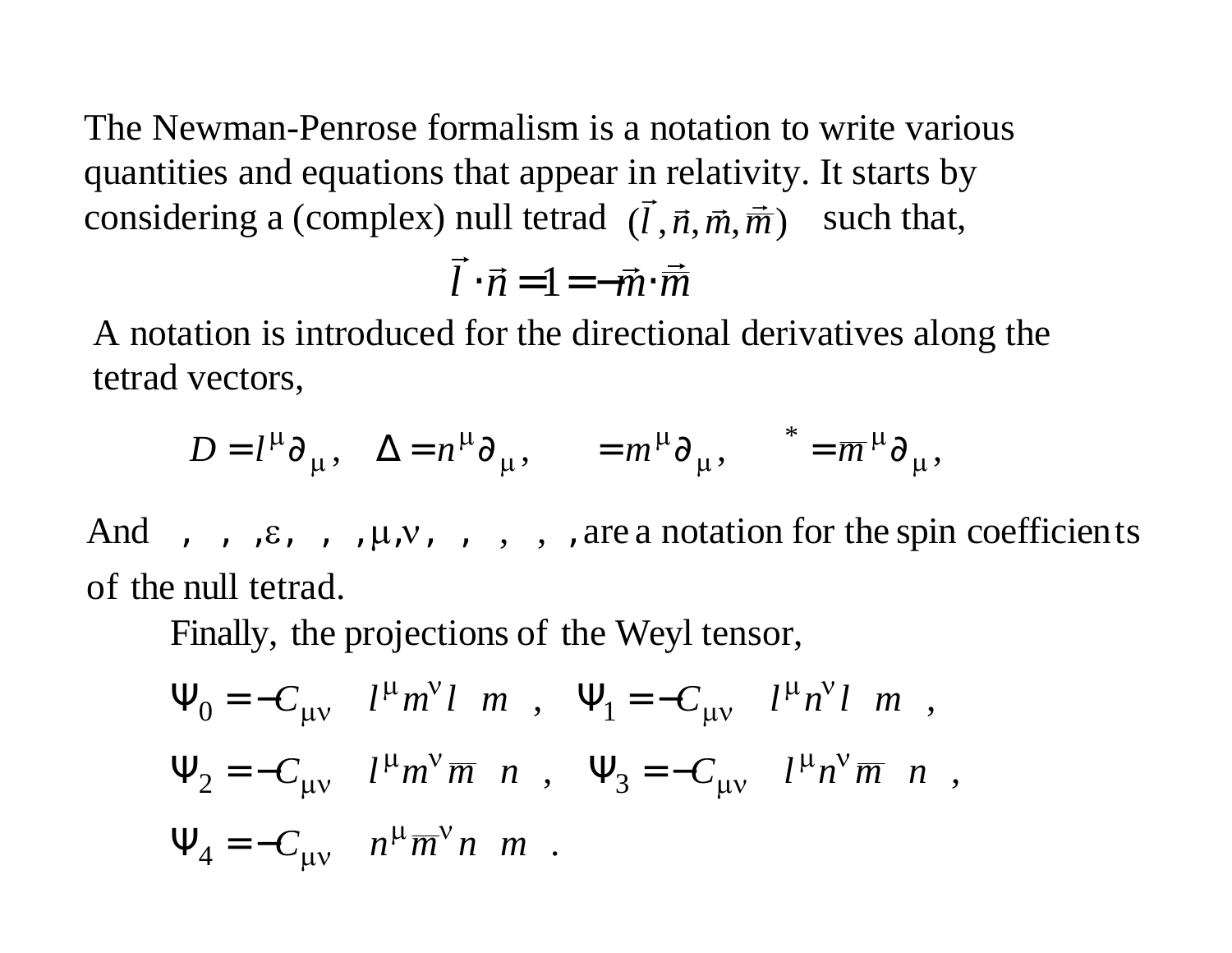One can write the Bianchi identities and the Einstein equations using these and related quantities.

Three of the Bianchi identities, if one substitutes the vacuum Einstein equations in them, read,

$$
(* -4 + )\Psi_0 - (D-4 - 2\varepsilon)\Psi_1 - 3 \Psi_2 = 0
$$
  

$$
(\Delta - 4 + \mu)\Psi_0 - (-4 - 2) \Psi_1 - 3 \Psi_2 = 0,
$$
  

$$
(D - *3\varepsilon + \varepsilon^*) - (- + * - *3) - \Psi_0 = 0.
$$

Consider now a spacetime given by the Kerr metric plus a small perturbation. One can easily find null vectors that form a Newman-Penrose tetrad. One also can see that for a Kerr spacetime,

$$
\Psi_0 = \Psi_1 = \Psi_2 = 0
$$
\n $D\Psi_2 = 3 \Psi_2, \Psi_2 = 3 \Psi_2$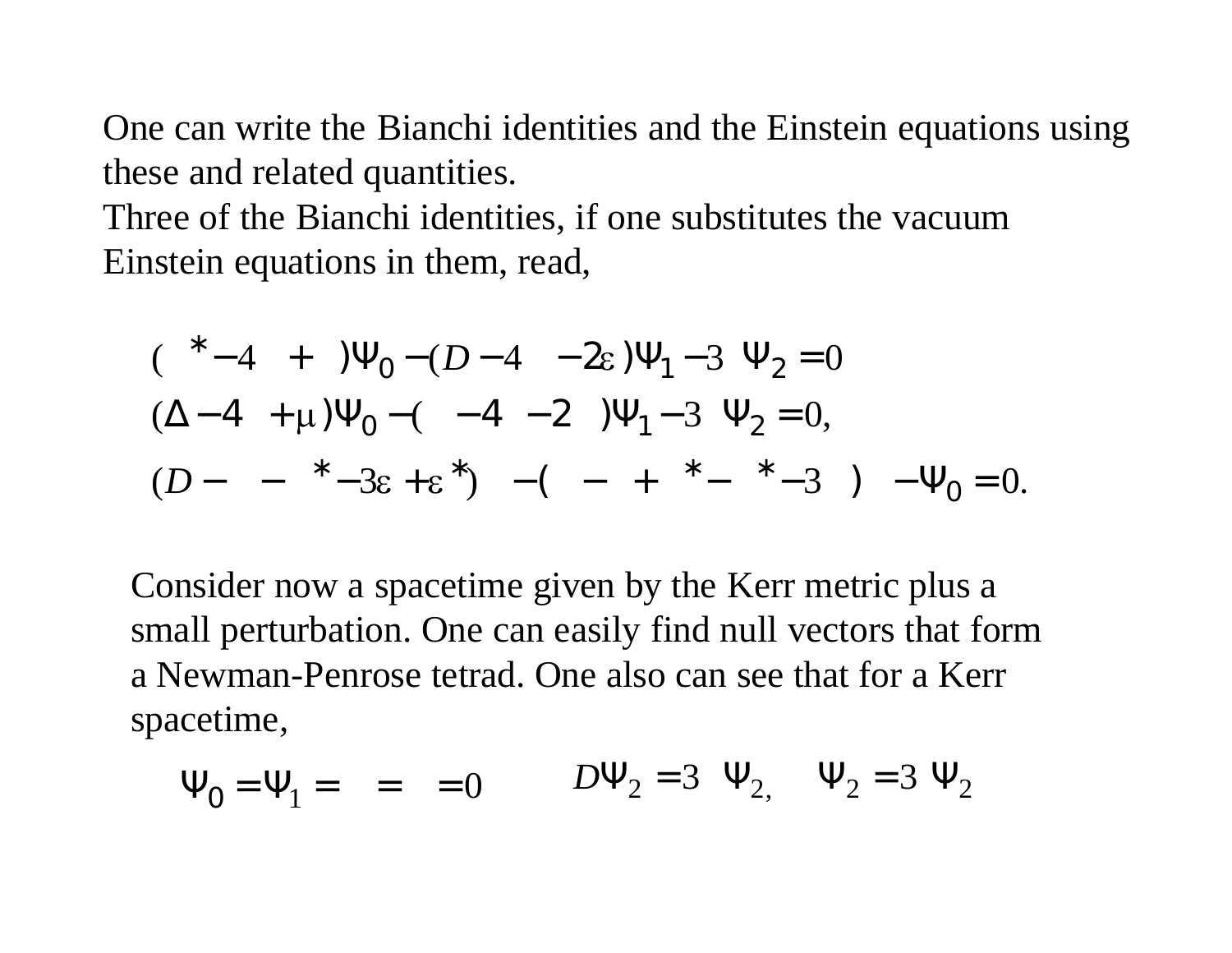And one can combine the above equations into a single equation for  $\Psi_0$  (or  $\Psi_4$ ; actually, both can be shown to be equivalent, since  $\Psi_0$  becomes  $\Psi_4$  under the interchange of the vectors l and n).

Since these  $\Psi$ 's are scalars, and vanish for the background under an infinitesimal coordinate transformation they are invariant.

$$
\Psi' = \Psi - \mu \partial_{\mu} \Psi^{background}
$$

And a similar reasoning leads to the proof that they are invariant under infinitesimal tetrad rotations.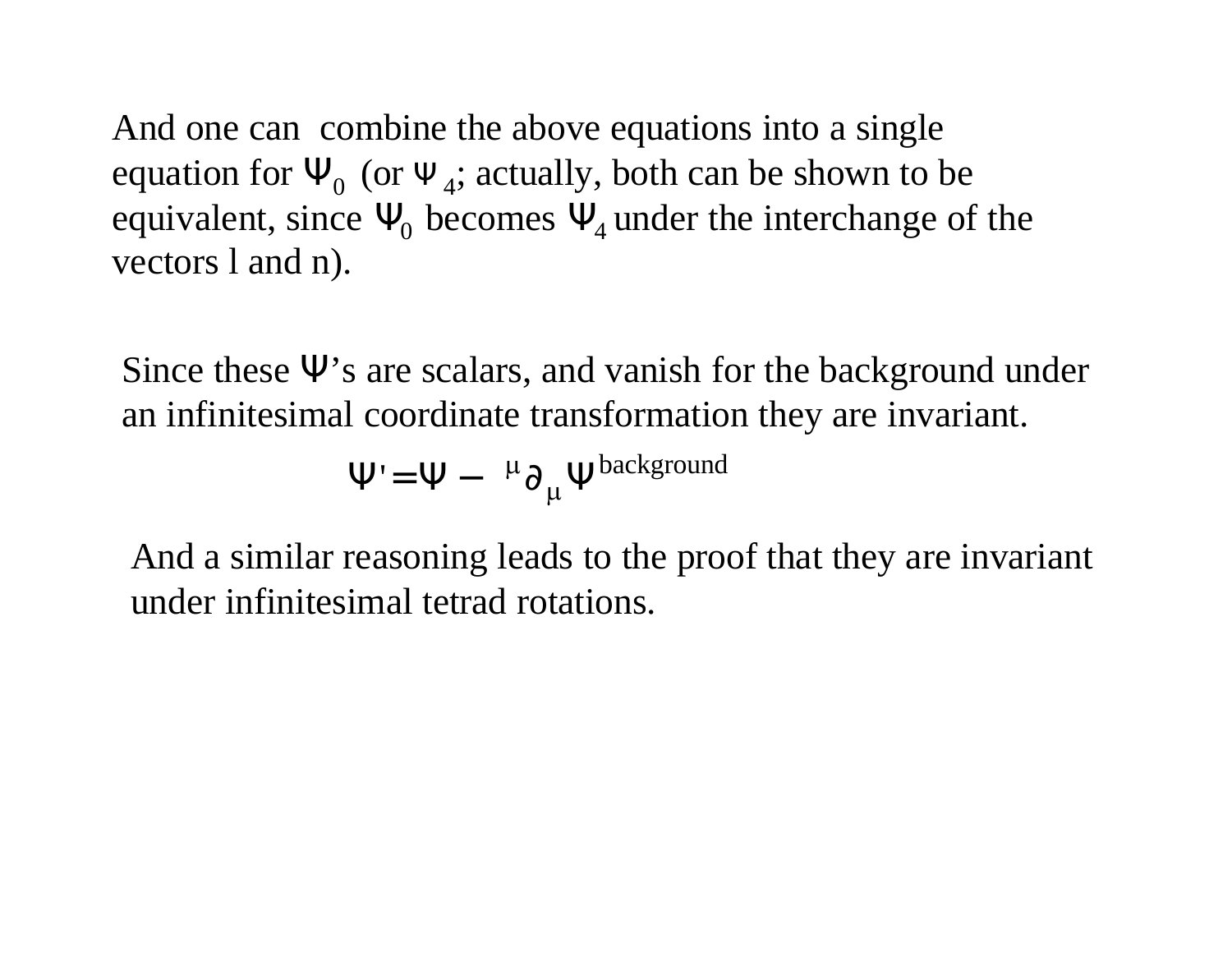The scalars have remarkably simple connections with physically important quantities. For instance, if one considers outgoing linearized waves of a single frequency, it is reasonably straightforward to notice that,

$$
\Psi_4 = -(R_{t \ t} - iR_{t \ t}) = - \frac{2}{h} - i\hbar \t)/2
$$

And using the pseudotensor formulas we introduced before, one gets,

$$
\frac{d^2E}{dt d\Omega} = \frac{r^2}{4} |\Psi_4|^2
$$

Details: NP formalism: Chandra's article in "General relativity, an Einstein centenary survey" by Hawking and Israel, Cambridge. S. Teukolsky, Ap. J. 185, 635 (1973).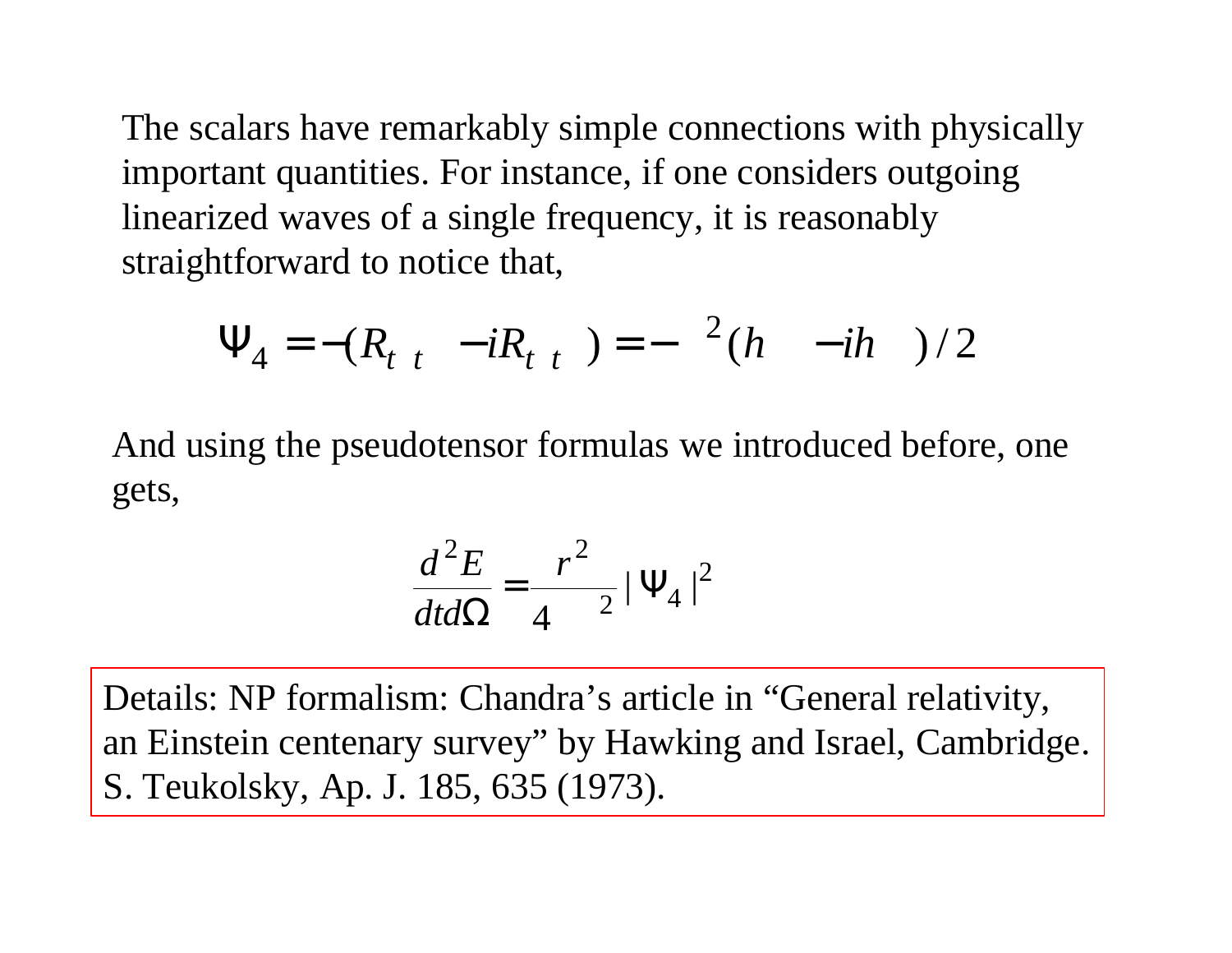## What does the Teukolsky equation look like in practice?

The Kerr metric in Boyer-Lindquist coordinates,

$$
ds^{2} = (1 - 2Mr/\Sigma)dt^{2} + (4Mar\sin^{2}/\Sigma)dt d - (\Sigma/\Delta)dr^{2} - \Sigma d^{2}
$$
  
- sin<sup>2</sup>  $(r^{2} + a^{2} + 2Ma^{2}r\sin^{2}/\Sigma)d^{2}$ 

where M is the mass, aM the angular momentum,

$$
\Delta = r^2 - 2Mr + a^2, \Sigma = r^2 + a^2 \cos^2
$$

It should be noted that this metric is quite more involved than the Schwarzschild metric: it is non-diagonal, rational coefficients with non-trivial dependence on theta, etc.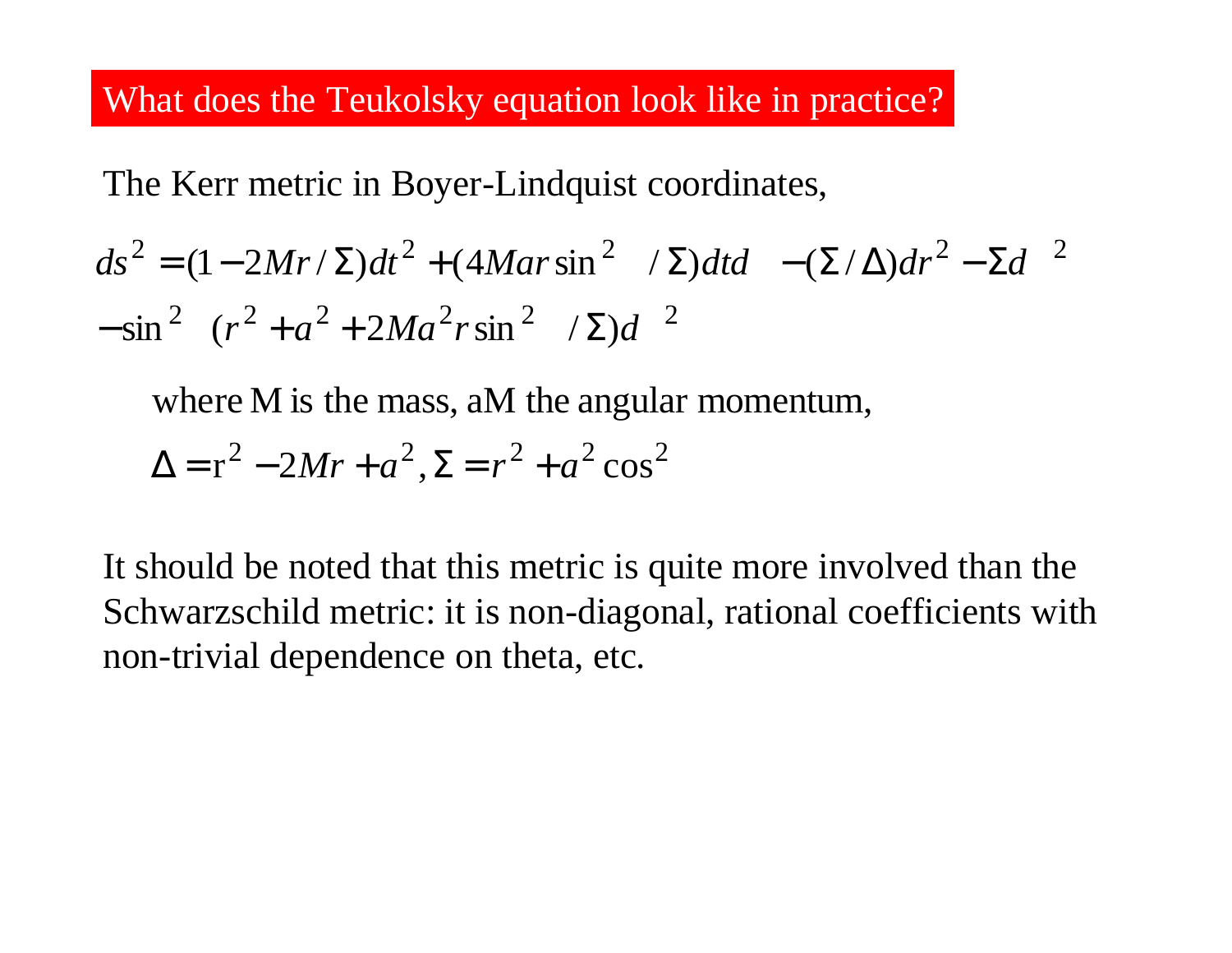And the Teukolsky equation:

$$
\left[\frac{(r^2 + a^2)^2}{\Delta} - a^2 \sin^2 \left[\frac{\partial^2 \Psi}{\partial t^2} + \frac{4Mar}{\Delta} \frac{\partial^2 \Psi}{\partial t \partial t} + \left[\frac{a^2}{\Delta} - \frac{1}{\sin^2} \right] \frac{\partial^2 \Psi}{\partial t^2} - \Delta^{-s} \frac{\partial}{\partial r} \left(\Delta^{s+1} \frac{\partial \Psi}{\partial r}\right) - \frac{1}{\sin \theta} \frac{\partial}{\partial r} \left(\sin \frac{\partial \Psi}{\partial r}\right) - 2s \left[\frac{a(r-M)}{\Delta} + \frac{i \cos \theta}{\sin^2 \theta} \right] \frac{\partial \Psi}{\partial t} - 2s \left[\frac{M(r^2 - a^2)}{\Delta} - r - i a \cos \theta \right] \frac{\partial \Psi}{\partial t} + (s^2 \cot \theta - s) \Psi = 0
$$

Where if 
$$
s = 2
$$
,  $\Psi = \Psi_0$   
\n $s = -2$ ,  $\Psi = \frac{-4}{4}\Psi_4$   $= -1/(r - i a \cos)$